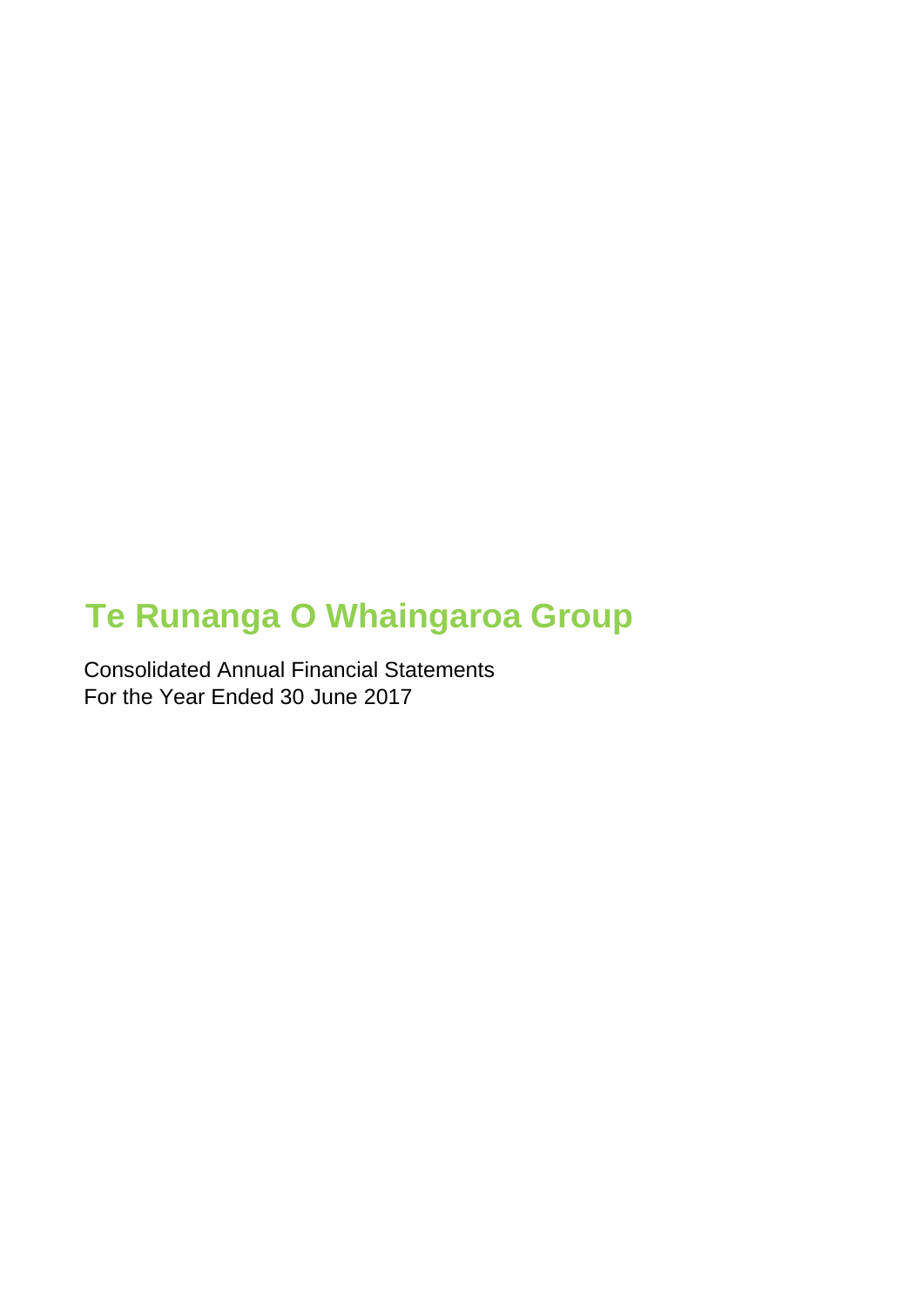# Te Runanga O Whaingaroa Group Contents

| 10 |
|----|
| 11 |
| 12 |
| 14 |
| 19 |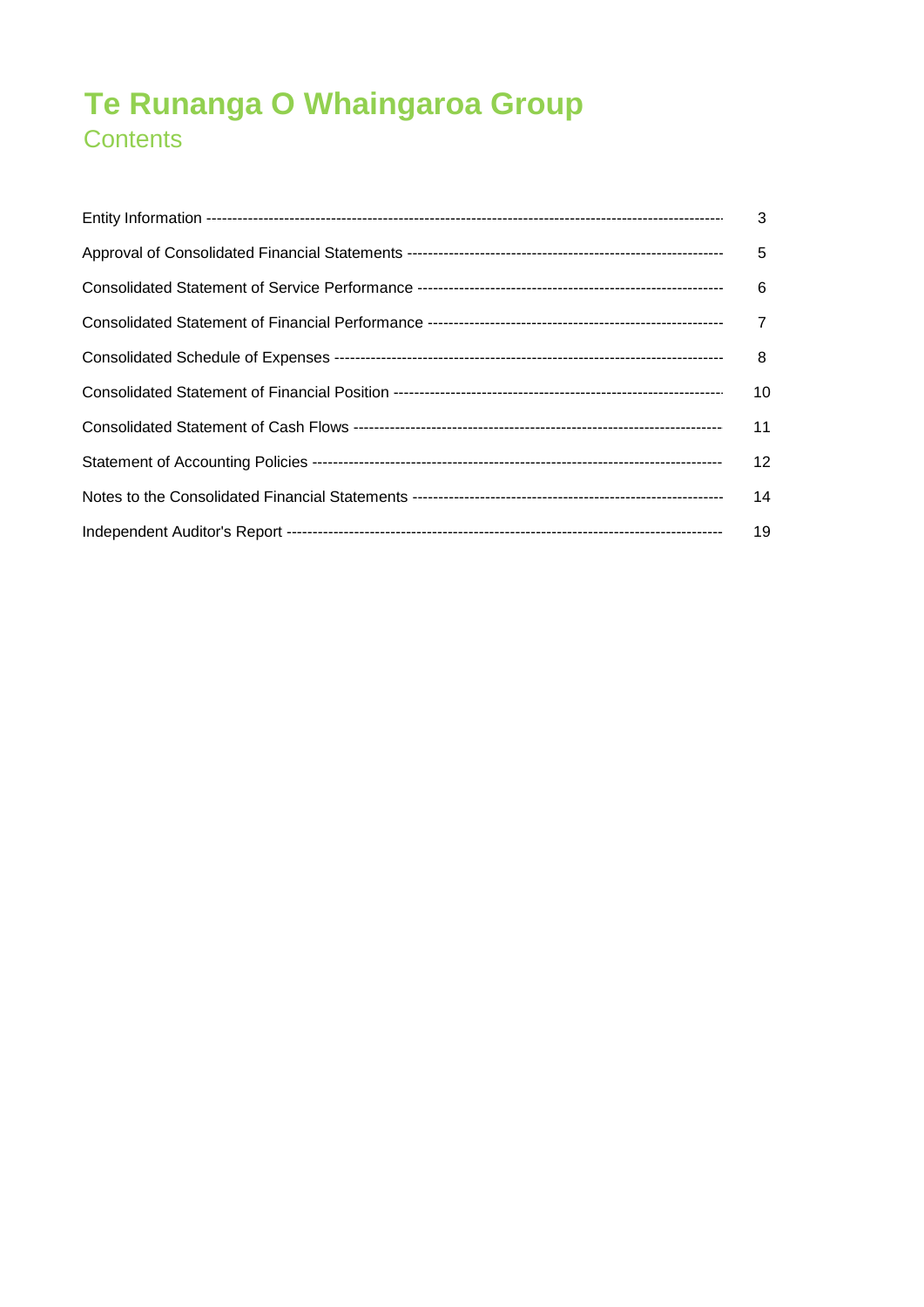# **Entity Information**

Te Runanga O Whaingaroa Group For the year ended 30 June 2017

## **Legal Name of Entity**

Te Runanga O Whaingaroa

**Entity Type and Legal Basis** Charitable Trust

## **Charities Commission**  CC20376

Cnr Waikare & Leigh Street Kaeo **Physical Address**

## **Officers**

| <b>Murray Moses</b> | Chair     |
|---------------------|-----------|
| Robyn Tauroa        | Secretary |
| Stephen Rush        | Treasurer |

Kerikeri **Accountants** Spire Chartered Accountants Kerikeri Limited

### BDO Northland Kerikeri **Independent Auditors**

Bank of New Zealand Kerikeri **Bankers**

## **Lawyers**

Kensington Swan **Wellington**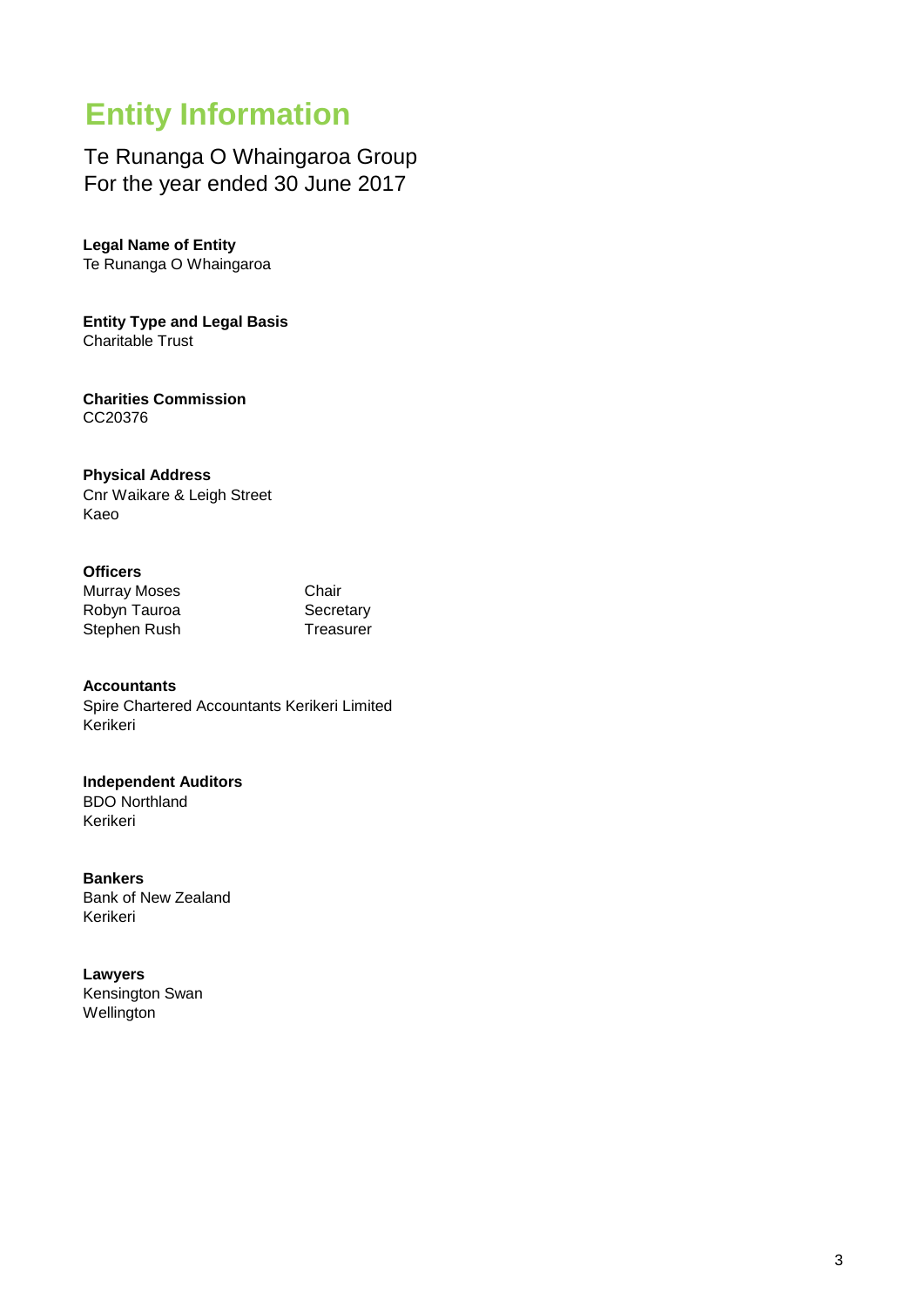# **Entity Information continued**

Te Runanga O Whaingaroa Group For the year ended 30 June 2017

## **Purpose**

To access resources and deliver of services to the whanau of Whaingaroa.

## **Structure**

Te Runanga O Whaingaroa is a Trust established by deed dated 8 August 1991. The Trust was established under the Charitable Trusts Act 1957 and was registered with the Charities Commission on 7 January 2008. The Trust is governed by an elected member of each of the representative marae.

## **Representative Marae**

| Ngatiruamahue |  |  |
|---------------|--|--|
| Ngaitupango   |  |  |
| Takou         |  |  |
| Whakaari      |  |  |
| Mangatowai    |  |  |
| Waitaruke     |  |  |
| Te Tangata    |  |  |
| Taupo         |  |  |
|               |  |  |
|               |  |  |

## **Main Sources of Cash and Resources**

Te Runanga O Whaingaroa enters into contracts with Government and other charitable organisations to deliver services and receives funding to do so. Dividend income is also received from its subsidiary Whaingaroa Fisheries Limited to fund these services as well as fund administration and other support costs.

## **Methods Used to Raise Funds**

Te Runanga O Whaingaroa is not dependent on donations or grants as a major source of funding.

## **Reliance on Volunteers and Donated Goods or Services**

Te Runanga O Whaingaroa is not reliant on volunteers and donated goods or services.

**BDO Northland** Assurance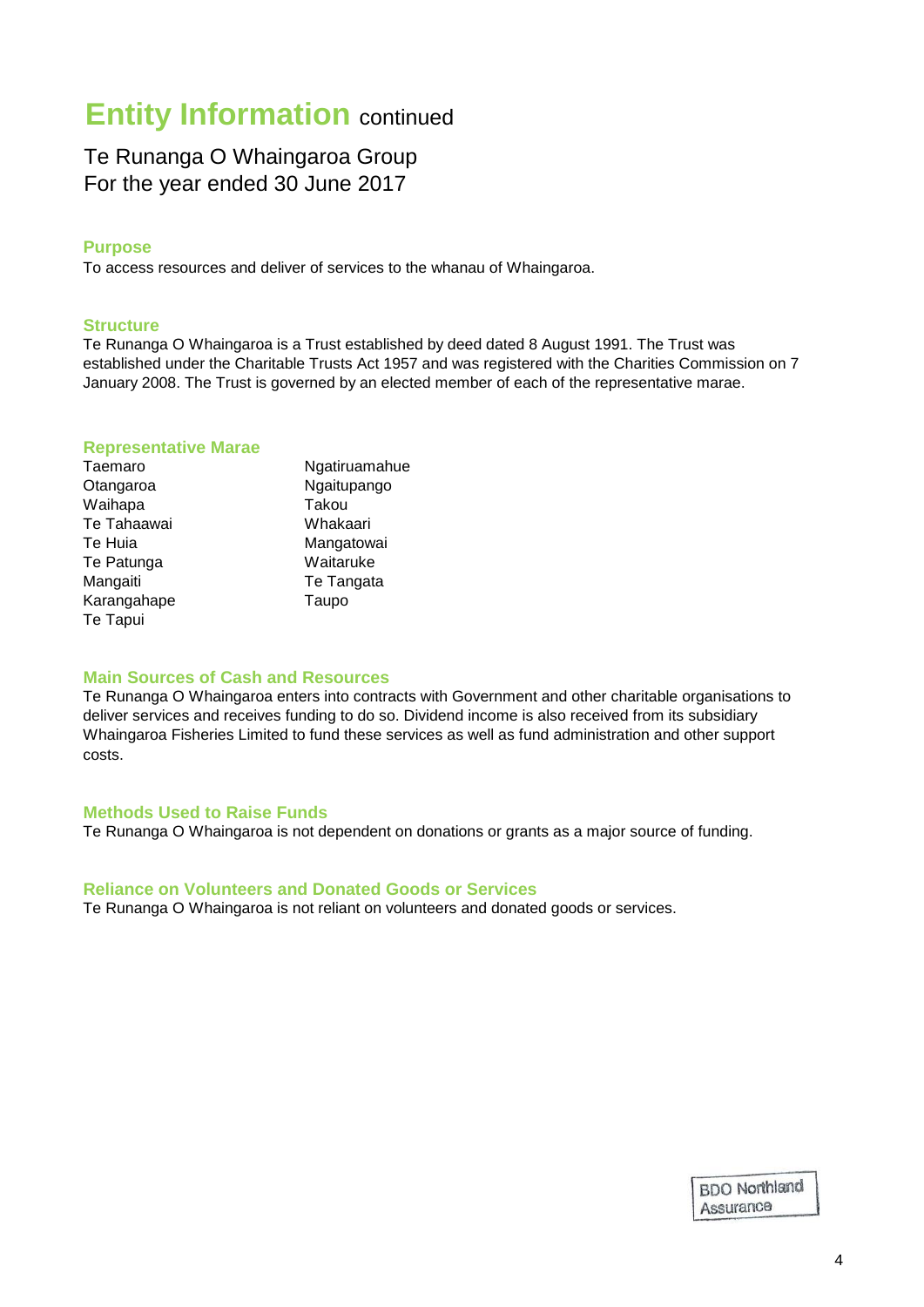# **Approval of Consolidated Financial Statements**

Te Runanga O Whaingaroa Group For the year ended 30 June 2017

The Trustees are pleased to present the approved consolidated financial statements of Te Runanga O Whaingaroa Group for year ended 30 June 2017.

Murray Moses -Chail

Date  $.2$ 

Stephen Rush - Treasurer Date  $2111222$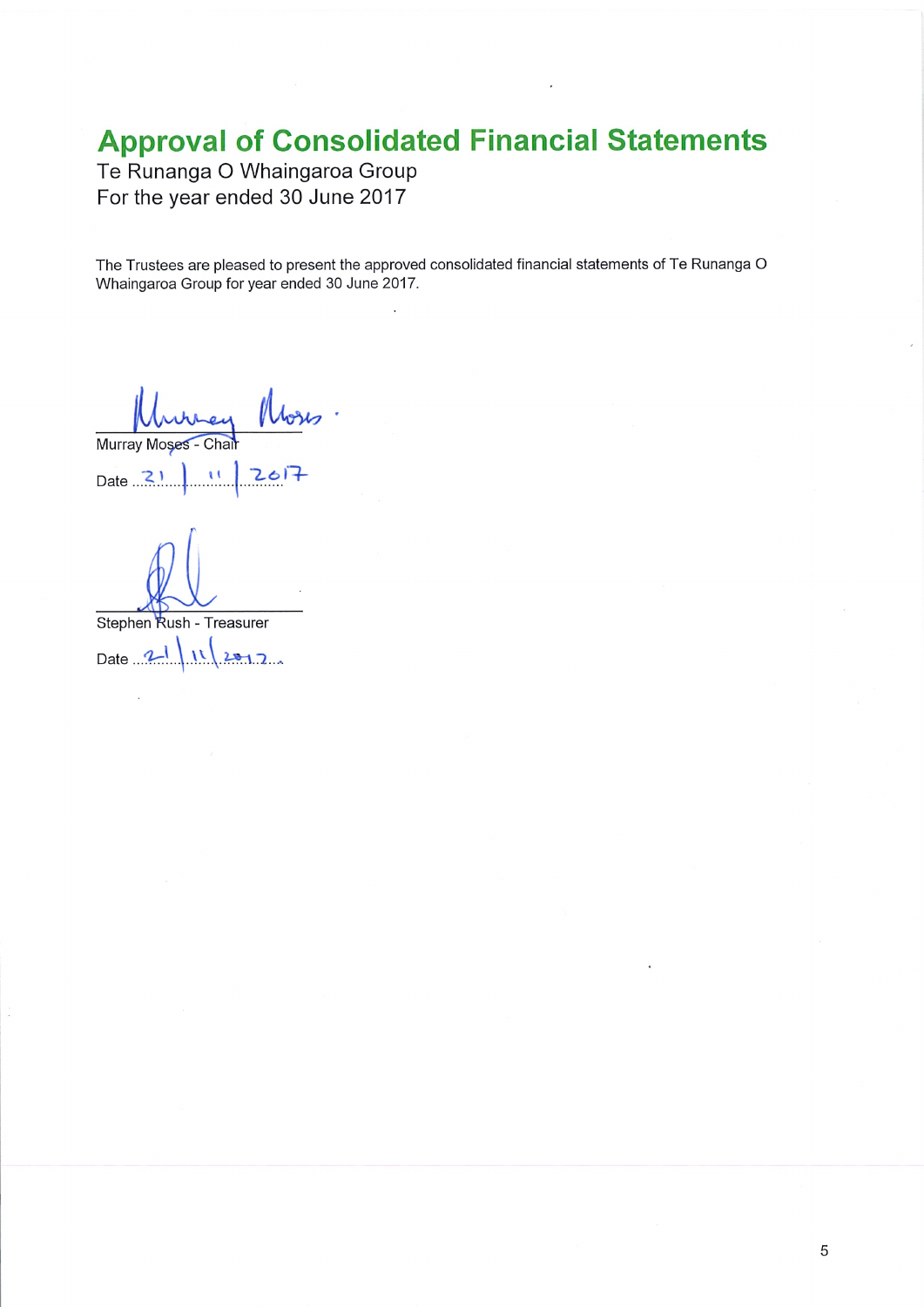# **Consolidated Statement of Service Performance**

Te Runanga O Whaingaroa Group For the year ended 30 June 2017

### **Purpose**

Te Runanga O Whaingaroa was established in 1991 to protect resources and deliver services for the whanau of Whaingaroa. Whaingaroa Fisheries Company Limited was established as an asset holding company to hold fishing quota and manage these assets in the best interests of Nga Iwi O Whaingaroa.

The services delivered include the following:

- Social Services
- Rheumatic Fever Services in Schools
- Kaumatua Kuia Services
- Housing Services
- Resource and Environmental Management
- Family Violence Prevention
- Budgeting/Financial Literacy Services
- Road Safety and Driver Licence Support Services
- Early Childhood Education and other Educational Support Services
- Smoking Cessation

The delivery of these services and administration of Te Runanga O Whaingaroa is funded by government and other charitable agencies under contract and via dividends from Whaingaroa Fisheries Company

### **Outcomes**

The outcomes of Te Runanga O Whaingaroa include:

- Improved Whanau Engagement and Satisfaction
- Greater Awareness of and Access to Health and Safety
- Effective Management of Environment Resources
- Promoting and Facilitating Higher Achievement in Education and Te Reo
- Promotion of Economic Activities in Te Rohe o Whaingaroa
- Improve Access to and Quality of Housing for Nga Iwi O Whaingaroa

Whaingaroa Fisheries Company Limited profits are distributed to the shareholder to deliver these social and environmental objectives.

## **Outputs**

| <b>Number of Contracts in Progress by Category</b> | 2017 | 2016 |
|----------------------------------------------------|------|------|
| <b>Health and Safety</b>                           |      |      |
| Housing                                            |      |      |
| Te Reo                                             |      |      |
| Other Education                                    |      |      |
| Social Support                                     |      |      |

Health and Safety contracts include Whanau Ora, Rheumatic Fever Prevention and Road Safety and Smoking Cessation.

| Dividends Paid to Te Runanga O Whaingaroa | 2017            | 2016 |
|-------------------------------------------|-----------------|------|
| Dividends paid in cash                    | 205,000 155,000 |      |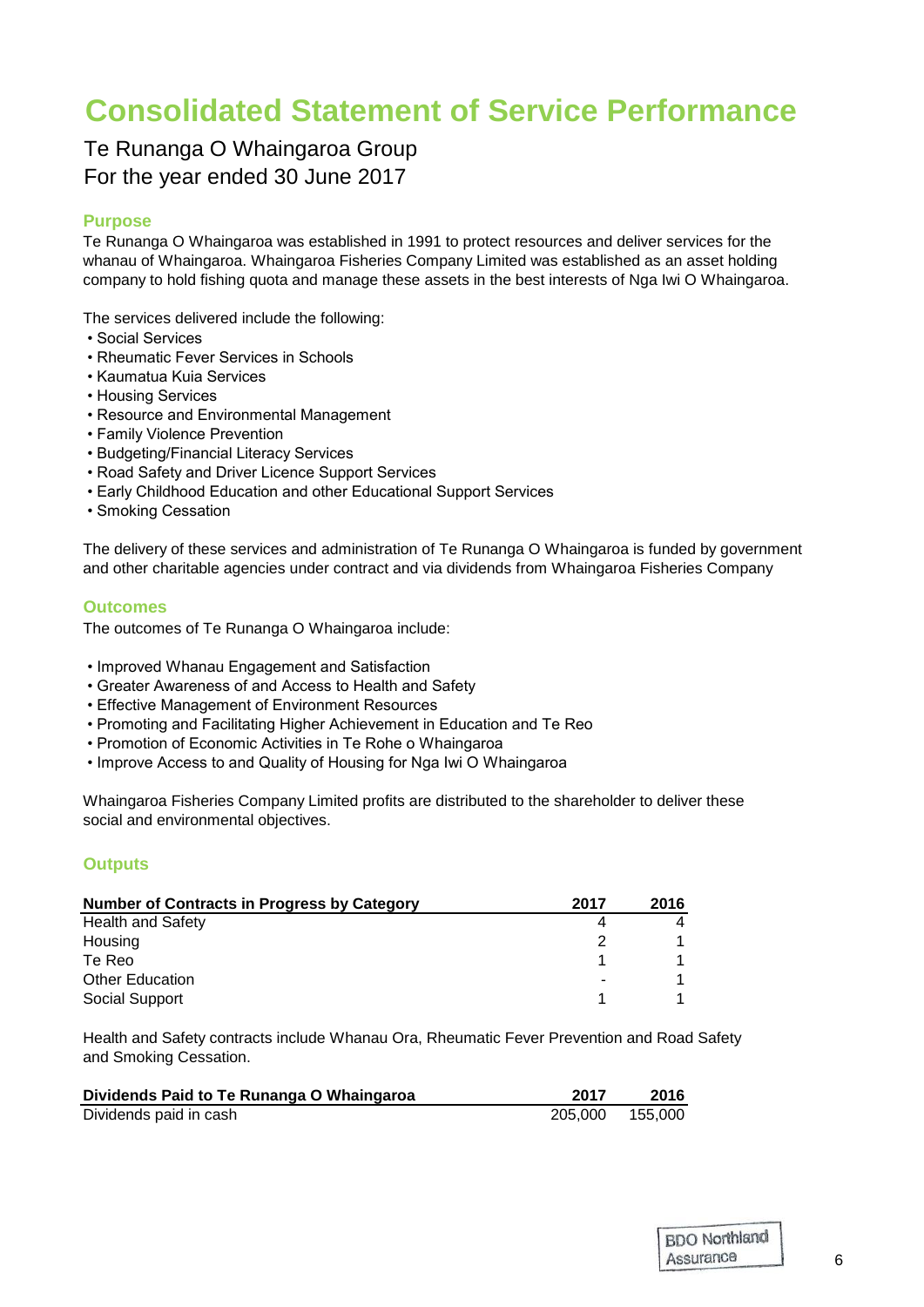# **Consolidated Statement of Financial Performance**

# Te Runanga O Whaingaroa Group For the year ended 30 June 2017

|                                        |              | Group     | Group      | Parent    | Parent    |
|----------------------------------------|--------------|-----------|------------|-----------|-----------|
|                                        | <b>Notes</b> | 2017      | 2016       | 2017      | 2016      |
|                                        |              |           |            |           |           |
| Revenue                                |              |           |            |           |           |
| Contract Income                        |              | 1,113,099 | 487,188    | 1,113,099 | 487,188   |
| Operating Income                       |              | 738,853   | 367,425    | 573,210   | 114,175   |
| Grants                                 |              |           | 22,500     |           | 22,500    |
| Rental Income                          |              | 52,121    | 22,500     | 52,121    | 22,500    |
| <b>Total Revenue</b>                   |              | 1,904,073 | 899,613    | 1,738,430 | 646,363   |
| <b>Expenses</b>                        |              |           |            |           |           |
| <b>Direct Contract Expenses</b>        |              | 976,166   | 318,611    | 976,166   | 318,611   |
| <b>Operating Expenses</b>              |              | 253,284   | 271,833    | 218,786   | 240,438   |
| <b>Administration Expenses</b>         |              | 167,362   | 193,503    | 128,677   | 108,205   |
| <b>Standing Charges</b>                |              | 47,285    | 44,132     | 37,297    | 36,448    |
| Repairs and Maintenance                |              | 52,138    | 5,065      | 52,138    | 5,065     |
| Vehicle Expenses                       |              | 12,946    | 6,885      | 12,946    | 6,885     |
| <b>Total Expenses</b>                  |              | 1,509,182 | 840,029    | 1,426,010 | 715,652   |
| Operating surplus/(deficit)            |              | 394,891   | 59,584     | 312,421   | (69, 289) |
| Other non-operating items              |              |           |            |           |           |
| Depreciation                           |              | (36, 761) | (35, 185)  | (36, 761) | (35, 153) |
| <b>Dividends Received</b>              |              | 23,962    | 18,575     | 205,000   | 155,000   |
| <b>Interest Received</b>               |              | 24,489    | 37,444     | 4,636     | 1,995     |
| Forgiveness of Debt                    |              |           |            | 268,724   |           |
| Loss on Disposal                       |              | (1, 195)  | (462)      | (1,100)   | (462)     |
| Impairment of Share in Associates      | 4            |           | (231, 286) |           |           |
| Share of Loss from Associates          | 4            |           | (28, 710)  |           |           |
| Donations to Marae                     |              | (52, 500) |            | (52, 500) |           |
| <b>Total Other non-operating items</b> |              | (42,004)  | (239, 624) | 387,999   | 121,380   |
| Net surplus/(deficit) for the year     |              | 352.886   | (180, 040) | 700.420   | 52.091    |

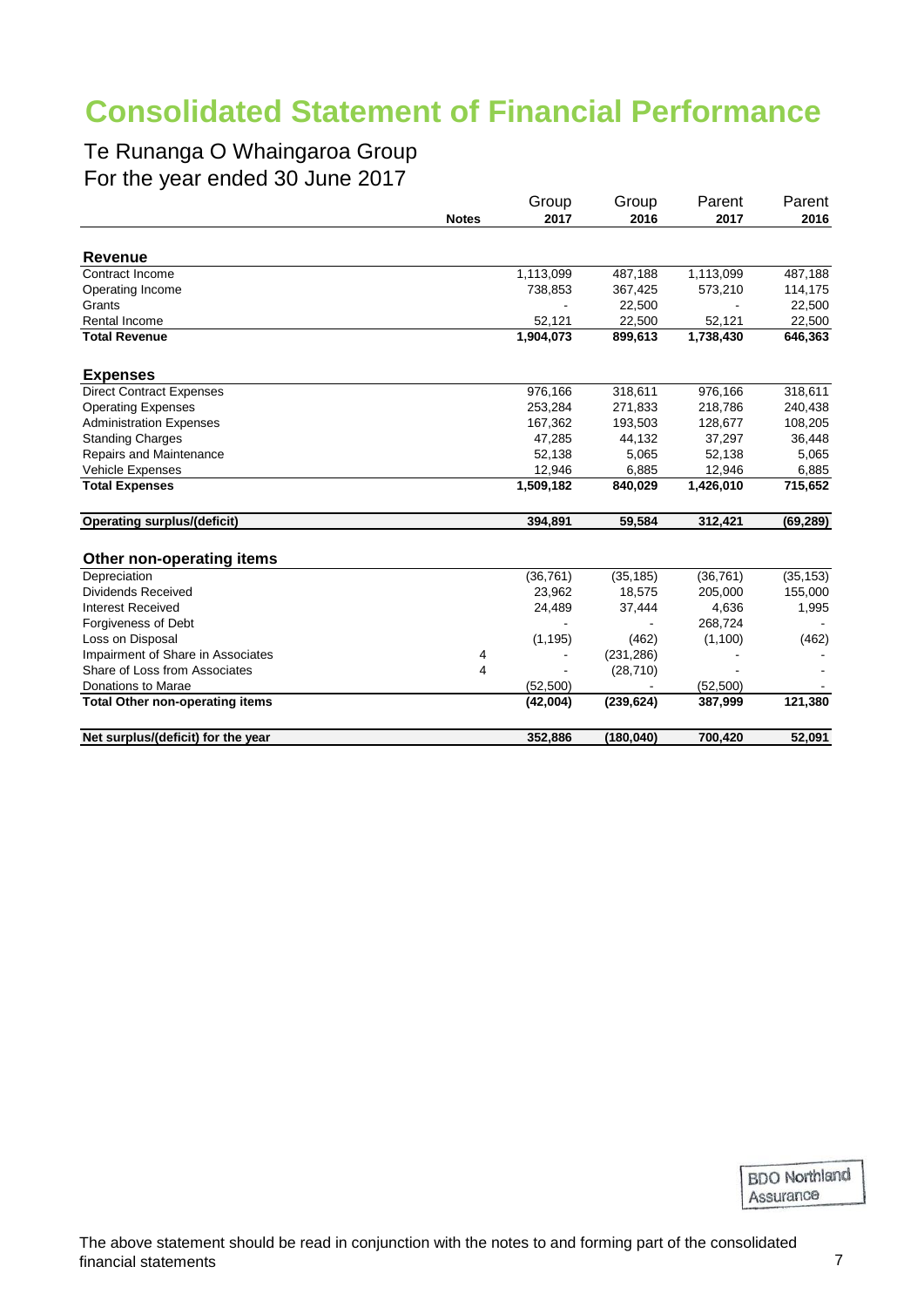# **Consolidated Schedule of Expenses**

# For the year ended 30 June 2017 Te Runanga O Whaingaroa Group

|                                       | Group   | Group   | Parent  | Parent  |
|---------------------------------------|---------|---------|---------|---------|
| <b>Direct Contract Expenses</b>       | 2017    | 2016    | 2017    | 2016    |
| Advertising                           | 138     | 790     | 138     | 790     |
| Catering                              | 192     | 669     | 192     | 669     |
| Communications                        | 6,288   | 5,219   | 6,288   | 5,219   |
| Consultants                           | 1,472   |         | 1,472   |         |
| Consumables                           | 471,178 | 61,833  | 471,178 | 61,833  |
| Contractors                           | 83,722  | 73,771  | 83,722  | 73,771  |
| He Whare Awhina Outgoings             | 15,118  | 12,540  | 15,118  | 12,540  |
| Insurance                             | 1,649   |         | 1,649   |         |
| Koha                                  | 3,400   |         | 3,400   |         |
| Meetings                              | 1,399   |         | 1,399   |         |
| Office Expenses                       | 3,944   | 3,475   | 3,944   | 3,475   |
| Printing                              | 4,814   | 1,564   | 4,814   | 1,564   |
| Rent                                  | 21,371  | 139     | 21,371  | 139     |
| Salaries and Wages                    | 313,412 | 132,158 | 313,412 | 132,158 |
| <b>Staff Development</b>              | 2,276   | 558     | 2,276   | 558     |
| <b>Travel and Accomodation</b>        | 10,603  | 2,846   | 10,603  | 2,846   |
| Utilities                             | 11,074  |         | 11,074  |         |
| Vehicle Expenditure                   | 24,117  | 23,047  | 24,117  | 23,047  |
| <b>Total Direct Contract Expenses</b> | 976,166 | 318,611 | 976,166 | 318,611 |

|                                       | Group   | Group   | Parent  | Parent  |
|---------------------------------------|---------|---------|---------|---------|
| <b>Operating Expenses</b>             | 2017    | 2016    | 2017    | 2016    |
| Advertising and Sponsorship           | 1,364   | 1,156   | 1,364   | 1,156   |
| <b>Bad Debts Written Off</b>          | 3,740   | 32,862  | 3,740   | 32,862  |
| Cleaning and Laundry                  | 1,898   | 1,709   | 1,898   | 1,709   |
| <b>Consultancy Fees</b>               | 22,752  | 25,092  | 22,752  | 25,092  |
| Consumables                           | 3,497   |         | 3,497   |         |
| Contractors                           | 7,693   | 15,275  | 7,693   | 15,275  |
| General                               | 26,545  |         | 26,545  |         |
| Koha                                  | 4,460   | 1,610   | 4,460   | 1,610   |
| Levies                                | 32,035  | 30,621  |         |         |
| Meetings                              | 3,047   |         | 3,047   |         |
| Rent                                  | 3,791   |         | 3,791   |         |
| Scholarships                          | 5,000   |         | 5,000   |         |
| <b>Staff Amenities and Meetings</b>   | 2,227   | 302     | 655     | 302     |
| <b>Training and Staff Development</b> | 3,581   | 7,491   | 5,153   | 7,491   |
| <b>Travel and Accomodation</b>        | 12,241  | 7,998   | 9,777   | 4,765   |
| Wages and Allowances                  | 119,415 | 147,421 | 119,415 | 146,647 |
| <b>Total Operating Expenses</b>       | 253,284 | 271,538 | 218,786 | 236,910 |

|                                      | Group   | Group   | Parent  | Parent  |     |
|--------------------------------------|---------|---------|---------|---------|-----|
| <b>Administration Expenses</b>       | 2017    | 2016    | 2017    | 2016    |     |
| <b>Accountancy Fees</b>              | 37,279  | 23,339  | 32,938  | 17,493  |     |
| <b>Audit Fees</b>                    | 20,484  | 19,940  | 14,244  | 13,840  |     |
| <b>Bank Charges</b>                  | 1,635   | 1,194   | 1,560   | 420     |     |
| Catering                             | 2,008   | 2,460   | 2,008   | 2,460   |     |
| Communications                       | 6,943   | 7,461   | 6,943   | 7,461   |     |
| <b>Computer License and Updates</b>  | 9,114   | 6,499   | 9,114   | 6,499   |     |
| Directors Fees                       | 9,818   | 12,834  |         |         |     |
| Honorarium                           | 14,869  | 8,293   | 14,869  | 8,293   |     |
| Legal Expenses                       | 27,684  | 71,399  | 14,094  | 24,790  |     |
| Light and Power                      | 7,515   | 6,110   | 7,515   | 6,110   |     |
| <b>Office Expenses</b>               | 8,846   | 8,709   | 4,224   | 7,378   |     |
| Portfolio Management Fees            |         |         |         |         |     |
| <b>Professional Fees</b>             |         | 8,571   |         |         |     |
| <b>Printing and Stationery</b>       | 7,385   | 9,455   | 7,385   | 9,455   |     |
| Subscriptions and Licences           | 13,783  | 7,534   | 13,783  | 7,534   |     |
| <b>Total Administration Expenses</b> | 167,362 | 193,798 | 128,677 | 111,733 | O N |

**Iorthland** Assurance

The above statement should be read in conjunction with the notes to and forming part of the consolidated financial statements 8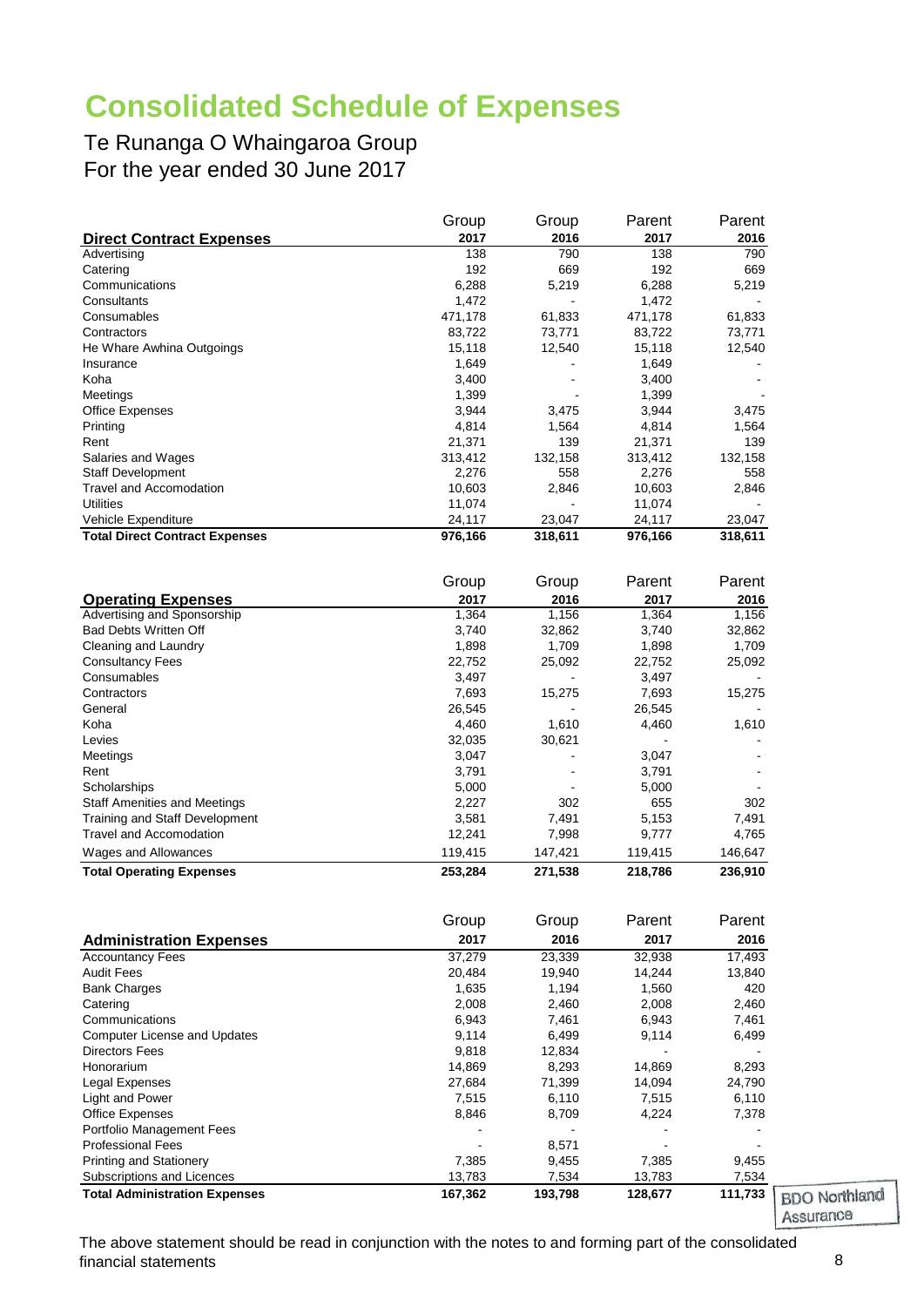# **Consolidated Schedule of Expenses**

# continued

Te Runanga O Whaingaroa Group For the year ended 30 June 2017

|                                      | Group     | Group   | Parent    | Parent  |
|--------------------------------------|-----------|---------|-----------|---------|
| <b>Standing Charges</b>              | 2017      | 2016    | 2017      | 2016    |
| <b>ACC Levies</b>                    | 822       | 972     | 822       | 972     |
| Insurance                            | 23,216    | 20,215  | 21,168    | 18,168  |
| Interest - Term Loan                 | 7,501     | 9,079   | 7,501     | 9,079   |
| Interest - Overdraft                 | $\Omega$  | 75      | $\Omega$  | 75      |
| Interest - Other                     | 9,151     | 7,450   | 1,210     | 1,814   |
| Rates                                | 6,595     | 6,340   | 6,595     | 6,340   |
| <b>Total Standing Charges</b>        | 47,285    | 44,132  | 37,297    | 36,448  |
|                                      | Group     | Group   | Parent    | Parent  |
| <b>Repairs and Maintenance</b>       | 2017      | 2016    | 2017      | 2016    |
| Repairs and Maintenance              | 52,138    | 5,065   | 52,138    | 5,065   |
| <b>Total Repairs and Maintenance</b> | 52,138    | 5,065   | 52,138    | 5,065   |
|                                      | Group     | Group   | Parent    | Parent  |
| <b>Vehicle Expenses</b>              | 2017      | 2016    | 2017      | 2016    |
| Vehicle Expenditure                  | 4,912     | 6,214   | 4,912     | 6,214   |
| Vehicle Lease                        | 8,034     | 671     | 8,034     | 671     |
| <b>Total Vehicle expenses</b>        | 12,946    | 6,885   | 12,946    | 6,885   |
| <b>TOTAL EXPENSES</b>                | 1,509,182 | 840,029 | 1.426.010 | 715,652 |

**BDO** Northland Assurance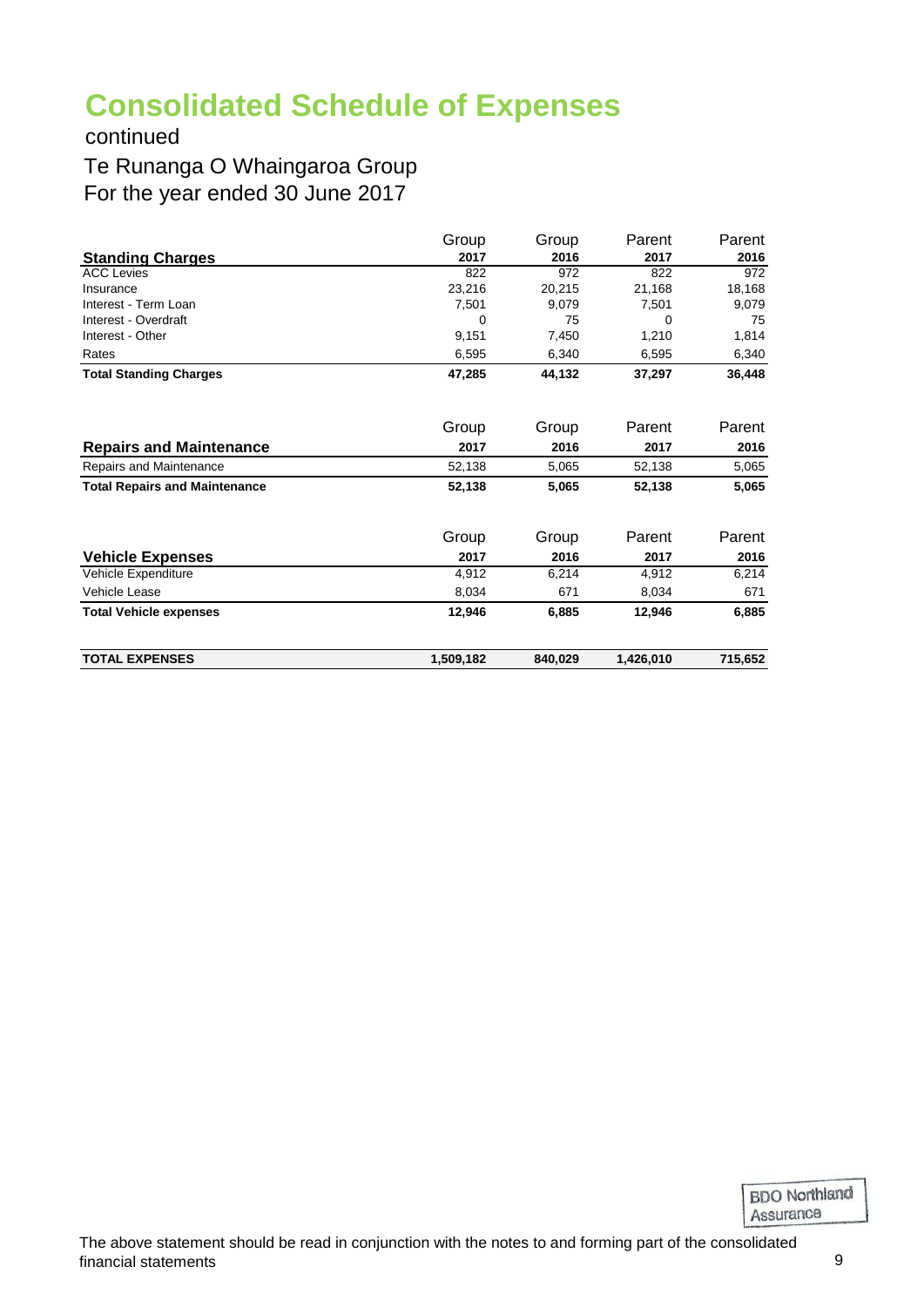# **Consolidated Statement of Financial Position**

# Te Runanga O Whaingaroa Group As at 30 June 2017

| Account                                                 | <b>Notes</b>        | Group<br>30 Jun 2017 | Group<br>30 Jun 2016 | Parent<br>30 Jun 2017 | Parent<br>30 Jun 2016 |
|---------------------------------------------------------|---------------------|----------------------|----------------------|-----------------------|-----------------------|
| <b>Assets</b>                                           |                     |                      |                      |                       |                       |
| <b>Current Assets</b>                                   |                     |                      |                      |                       |                       |
| Bank accounts and cash                                  | 1                   | 1,716,398            | 2,503,661            | 934,289               | 1,444,029             |
| Accounts receivable                                     |                     | 24,084               | 58,989               | 24,084                | 58,989                |
| Prepayments                                             |                     | 24,598               | 21,248               | 5,460                 | 5,460                 |
| <b>Total Current Assets</b>                             |                     | 1,765,080            | 2,583,898            | 963,833               | 1,508,477             |
| <b>Non-Current Assets</b>                               |                     |                      |                      |                       |                       |
| Property, Plant and Equipment                           | 2                   | 2,096,632            | 1,295,620            | 2,096,632             | 1,295,525             |
| Bond                                                    |                     | 880                  |                      | 880                   |                       |
| <b>Term Deposit</b>                                     | 4                   | $\blacksquare$       | 9,000                | $\blacksquare$        | 9,000                 |
| Intangible Assets                                       | 3                   | 3,213,094            | 3,213,094            |                       |                       |
| Investment in Tara Development Company Limited          | 4                   |                      |                      | 1,000                 | 1,000                 |
| Investment in Whaingaroa Fisheries Company Limited      | 4                   |                      |                      | 100                   | 100                   |
| Investment in Aotearoa Fisheries Limited                | 4                   | 862,009              | 862,009              |                       |                       |
| Investment - Guardian Cash Plus Fund                    | 4                   | 873                  | 873                  | 873                   | 873                   |
| <b>Total Non-Current Assets</b>                         |                     | 6,173,488            | 5,380,596            | 2,099,485             | 1,306,498             |
| <b>Total Assets</b>                                     |                     | 7,938,568            | 7,964,494            | 3,063,318             | 2,814,976             |
| <b>Liabilities</b>                                      |                     |                      |                      |                       |                       |
| <b>Current Liabilities</b>                              |                     |                      |                      |                       |                       |
| Trade payables                                          |                     | 54,693               | 29,509               | 51,689                | 19,862                |
| Accrued expenses                                        |                     | 44,985               | 69,366               | 35,585                | 59,966                |
| Goods and services tax                                  |                     | 47,725               | 163,455              | 55,712                | 173,125               |
| Income in Advance                                       | 5                   | 961,152              | 1,471,138            | 824,413               | 1,163,116             |
| Advance - Whaingaroa Fisheries Company Limited          | 9                   | $\blacksquare$       |                      | 28,440                | 51,285                |
| Loan - Tara Development Company Limited                 | 6                   |                      |                      | 100,000               | 100,000               |
| Loan - Financial Synergy                                | 6                   | 15,958               | 13,085               | 15,958                | 13,085                |
| Scholarship and Education Fund                          |                     | 17,500               |                      | 17,500                |                       |
| Current Portion of Term Loans                           | 6                   | 85,331               | 19,018               | 85,331                | 19,018                |
| <b>Total Current Liabilities</b>                        |                     | 1,227,345            | 1,765,571            | 1,214,630             | 1,599,458             |
| <b>Non-Current Liabilities</b>                          |                     |                      |                      |                       |                       |
| <b>BNZ Loan</b>                                         | 7                   | 426,304              | 145,126              | 426,304               | 145,126               |
| Mortgage - HNZ - SL (He Whare Awhina)                   | 7                   | 300,000              | 300,000              | 300,000               | 300,000               |
| Mortgage - HNZ - TL (He Whare Awhina)                   | 7                   | 199,425              | 212,815              | 199,425               | 212,815               |
| Mortgage - Tara Development Company Limited             | 7                   |                      |                      |                       | 268,724               |
| Loan - Te Waka Pupuri Putea Trust                       | 7<br>$\overline{7}$ | 143,570              | 185,630              |                       |                       |
| <b>Current Portion of Term Loans</b>                    |                     | (85, 331)            | (19,018)             | (85, 331)             | (19,018)              |
| <b>Total Non-Current Liabilities</b>                    |                     | 983,967              | 824,553              | 840,398               | 907,647               |
| <b>Total Liabilities</b>                                |                     | 2,211,312            | 2,590,125            | 2,055,027             | 2,507,104             |
| <b>Total Assets less Total Liabilities (Net Assets)</b> |                     | 5,727,256            | 5,374,369            | 1,008,291             | 307,871               |
| <b>Members' Equity</b>                                  |                     |                      |                      |                       |                       |
| <b>Retained Earnings</b>                                |                     | 5,727,256            | 5,374,369            | 1,008,291             | 307,871               |
| <b>Total Accumulated Funds</b>                          | 8                   | 5,727,256            | 5,374,369            | 1,008,291             | 307,871               |

**BDO Northland** Assurance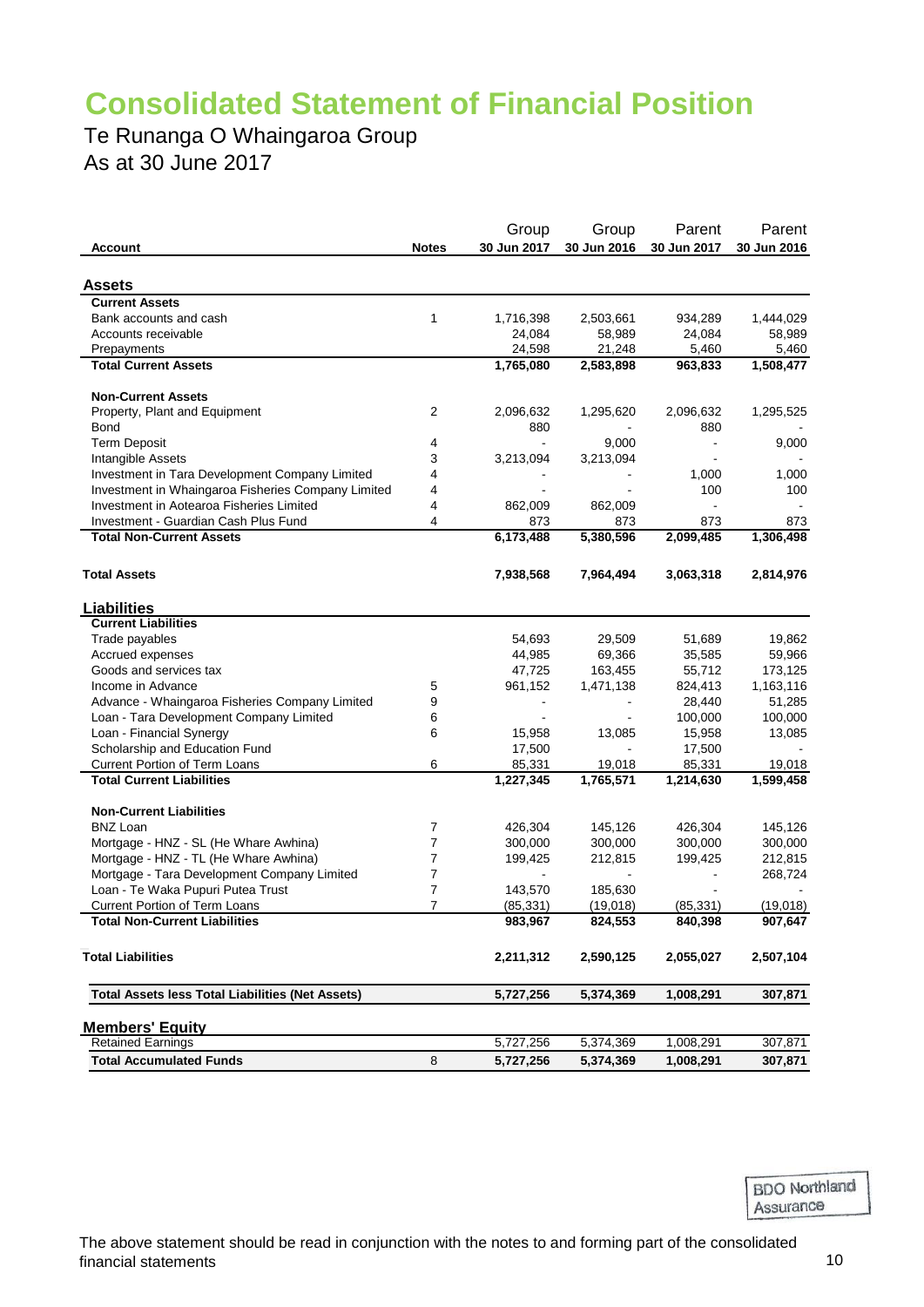# **Consolidated Statement of Cash Flows**

# Te Runanga O Whaingaroa Group For the year ended 30 June 2017

| Group<br>30 Jun 2017 | Group<br>30 Jun 2016                                                  | Parent<br>30 Jun 2017               | Parent<br>30 Jun 2016                                     |
|----------------------|-----------------------------------------------------------------------|-------------------------------------|-----------------------------------------------------------|
|                      |                                                                       |                                     |                                                           |
| 1,412,287            | 1,958,462                                                             | 1,422,287                           | 1,882,364                                                 |
|                      | 25,000                                                                |                                     | 25,000                                                    |
| 48,451               | 52,768                                                                | 209.636                             | 156,995                                                   |
| 4,341                |                                                                       |                                     |                                                           |
| (104, 476)           | 4,490                                                                 | (106, 533)                          | (45, 262)                                                 |
| (3,310)              |                                                                       |                                     |                                                           |
| (1,501,421)          | (767, 221)                                                            | (1, 419, 342)                       | (603, 435)                                                |
| (1,073)              |                                                                       | (880)                               |                                                           |
|                      | (10, 970)                                                             | (7,501)                             | (10, 968)                                                 |
| (152, 703)           | 1,262,529                                                             | 97,667                              | 1,404,694                                                 |
|                      |                                                                       |                                     |                                                           |
|                      |                                                                       |                                     | (26, 557)                                                 |
|                      |                                                                       |                                     |                                                           |
|                      |                                                                       |                                     |                                                           |
|                      |                                                                       |                                     | (28, 955)                                                 |
|                      |                                                                       | (22, 845)                           | 22,845                                                    |
| (50,000)             | (100,000)                                                             |                                     |                                                           |
| (634, 562)           | (155, 513)                                                            | (607, 407)                          | (32, 667)                                                 |
|                      |                                                                       |                                     |                                                           |
|                      |                                                                       |                                     | 1,372,027                                                 |
|                      |                                                                       |                                     |                                                           |
| 2,503,661            | 1,396,645                                                             | 1,444,029                           | 71,927                                                    |
| 1,716,398            | 2,503,661                                                             | 934,289                             | 1,444,029                                                 |
| (787, 265)           | 1,107,016                                                             | (509, 740)                          | 1,372,102                                                 |
|                      | (7, 501)<br>(838, 965)<br>300,000<br>9,000<br>(54, 597)<br>(787, 265) | (26, 557)<br>(28, 955)<br>1,107,016 | (838, 965)<br>300,000<br>9,000<br>(54, 597)<br>(509, 740) |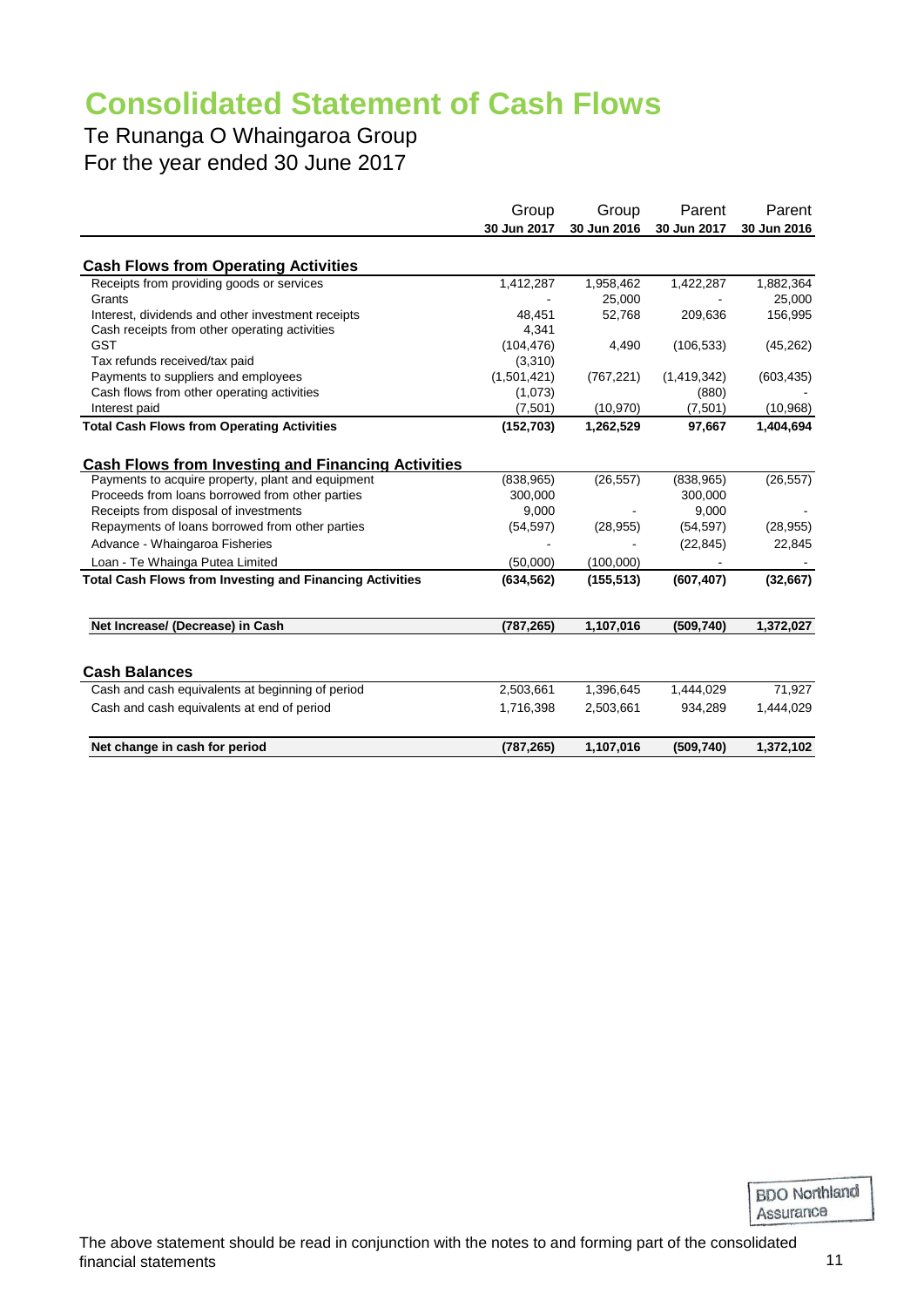# **Consolidated Statement of Accounting Policies**

## Te Runanga O Whaingaroa Group

### For the year ended 30 June 2017

### **Basis of Preparation**

The Group has elected to apply PBE SFR-A (NFP) Public Benefit Entity Simple Format Reporting - Accrual (Not-For-Profit) on the basis that it does not have public accountability and has total annual expenses equal to or less than \$2,000,000. All transactions in the consolidated financial statements are reported using the accrual basis of accounting.

The consolidated financial statements are prepared under the assumption that the Group will continue to operate in the foreseeable future. Balances are presented in New Zealand dollars and are rounded to the nearest dollar unless otherwise specified.

### **Measurement Basis**

The accounting principles recognised as appropriate for the measurement and reporting of earnings and financial position on a historical cost basis are followed.

### **Basis of Consolidation - Tier 2 policy applied**

### i. Controlled entities

Controlled entities are entities controlled by the Group, being where the Group has power to govern the financial and operating policies of another entity so as to benefit from that entity's activities. The financial statements of the Group's controlled entities are included in the consolidated financial statements from the date that control commences until the date that control ceases.

#### ii. Associates

Investments in associates are accounted for using the equity method. Associates are entities over which the entity has significant influence. Significant influence is the power to participate in the financial and operating policy decisions of the investee, but is not control or joint control over those policies. The entity generally deems it has significant influence if it has over 20% of the voting rights in the investee.

The Group's share of an associate's or joint venture's surplus or deficit; and impairment is recognised in the consolidated statement of financial performance. The cumulative movements are adjusted against the carrying amount of the investment.

iii. Transactions eliminated on consolidation

Intra-group balances and transactions, and any unrealised income and expenses arising from intra-group transactions, are eliminated in preparing the consolidated financial statements.

### **Revenue Recognition**

Revenue is recognised to the extent that it is probable that the economic benefit will flow to the Group and revenue can be reliably measured. Revenue is measured at the fair value of the consideration received. The following specific recognition criteria must be met before revenue is recognised.

Revenue from the provision of services is recognised when the service is provided.

Annual Catch Entitlement (ACE) income is recognised over the period to which the lease relates. Income received in advance relating to future periods is deferred and recognised as a liability.

Dividend income is recognised in the period the dividends are resolved.

Grants revenue is recognised when the conditions attached to the grant have been complied with. Where there are unfulfilled conditions, the amount relating to the unfulfilled condition is recognised as a liability and released to income as the conditions are fulfilled.

Interest income is recognised when earned.

### **Bank Accounts and Cash**

Bank accounts and cash in the Statement of Cash Flows comprise cash balances and bank balances (including short term deposits) with original maturities of 90 days or less.

### **Receivables**

Accounts receivable are stated at their estimated realisable cost. Bad debts are written off in the year in which they are identified.

### **Property, Plant and**

Property, Plant and Equipment is initially recorded at cost. Depreciation has been calculated based on the estimated useful lives as follows:

| Land              | No depreciation | <b>Plant and Equipment</b>    | $1 - 25$ years |
|-------------------|-----------------|-------------------------------|----------------|
| Land Developments | 7 - 33 years    | <b>Furniture and Fittings</b> | ر 12.5 - 1.25  |
| <b>Buildings</b>  | 33 - 40 years   | Office Equipment              | 1.5 - 10 yea   |
| Improvements      | $5 - 33$ years  | Vehicles                      | 3 - 4 years    |

Land Fittings 1.25 - 12.5 years ffice Equipment 1.5 - 10 years ehicles 3 - 4 years

The Group holds Waka, Te Au Kaha, Uerangi and Paddles as heritage assets for their cultural significance as opposed to its ability to generate future economic benefit. These assets are not depreciated.

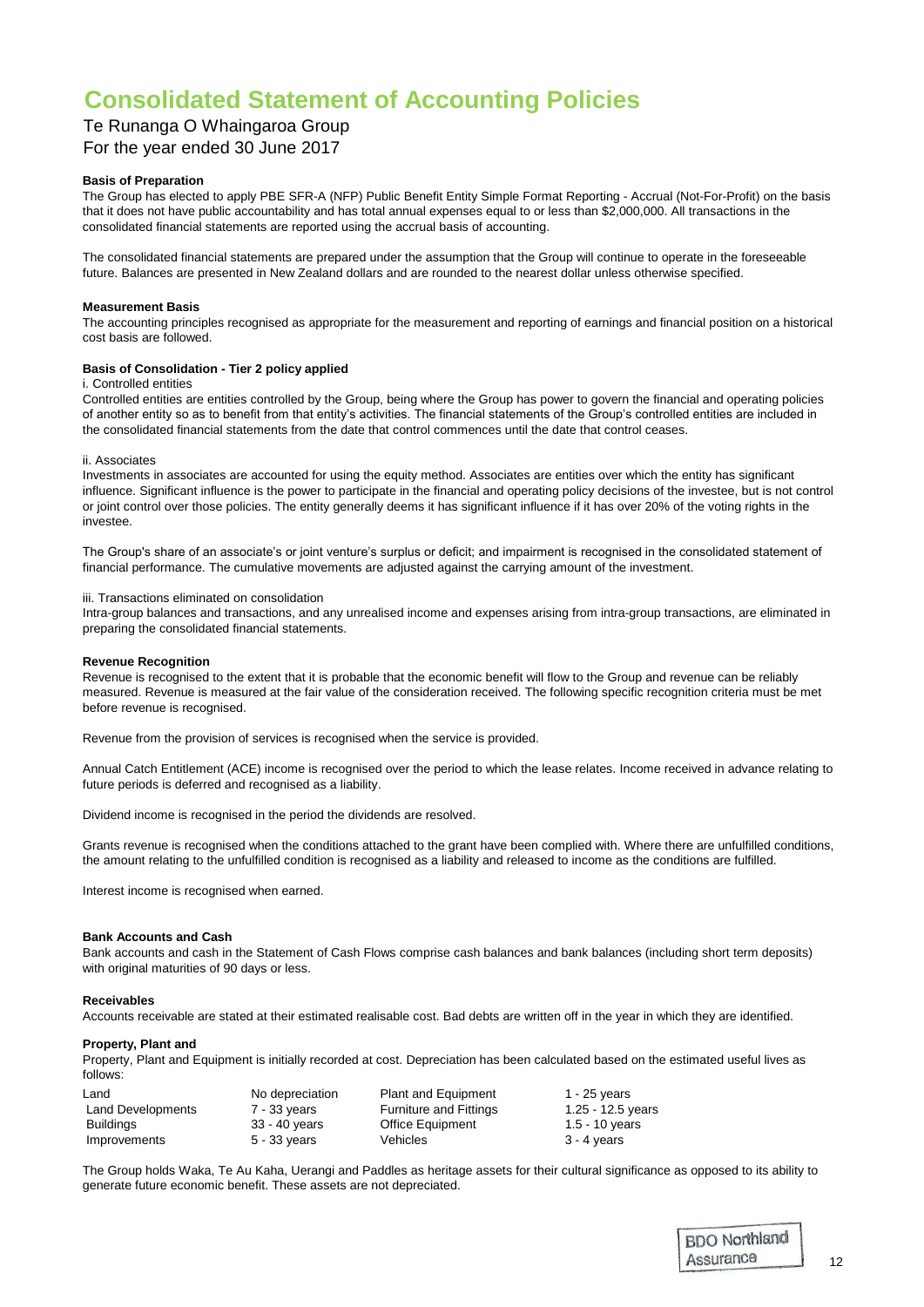# **Consolidated Statement of Accounting Policies** continued

# Te Runanga O Whaingaroa Group

For the year ended 30 June 2017

### **Investments**

Investments consist of shares or advances to unlisted entities and are recognised at cost less any impairment.

### **Intangible Assets**

Intangible assets consist of Settlement Quota and ETS Units.

### Settlement Quota

Settlement Quota has been recorded at fair value on recognition (Te Ohu Kaimoana allocation as part of the original Settlement) and is not revalued. Fish quota are treated as an asset with an indefinite life and are not amortised. Impairment losses are recognised whenever the carrying amount of the asset exceeds its recoverable amount. Fish quota is tested annually for impairment. The useful life is assessed annually to determine whether the indefinite life assessment continues to be supportable. Quota shares are a property right that represents the quota owner's share of a fishery. These are tradable rights and are issued perpetually and are a tool used to actively manage the fishery in a sustainable manner via the Annual Catch Entitlement process. As a result the quota shares are not amortised.

### ETS Units

Whaingaroa Fisheries Company Ltd is deemed a participant in the New Zealand Emission Trading Scheme as it is an owner of fishing quota. These carbon credits were initially recognised at fair value at the date of acquisition. They are not revalued. As they are not consumed, they are considered to have an indefinite life are therefore not amortised. They are tested for impairment annually and whenever there is an indication that impairment exists.

### **Income Tax**

The Group is wholly exempt from New Zealand income tax having fully complied with all statutory conditions for these exemptions.

### **Goods and Services Tax**

The Group is registered for GST. All amounts are stated exclusive of goods and services tax (GST) except for accounts payable and accounts receivable which are stated inclusive of GST.

### **Payables**

Liabilities are stated at the estimated amounts payable and include obligations which can be readily estimated. Current liabilities include the amounts payable in the next financial period.

### **Employee Benefits**

Liabilities for annual leave are accrued and recognised in the Consolidated Statement of Financial Performance.

### **Changes in Accounting Policies**

There have been no changes in accounting policies. Policies have been applied on a consistent basis with those of the previous reporting period.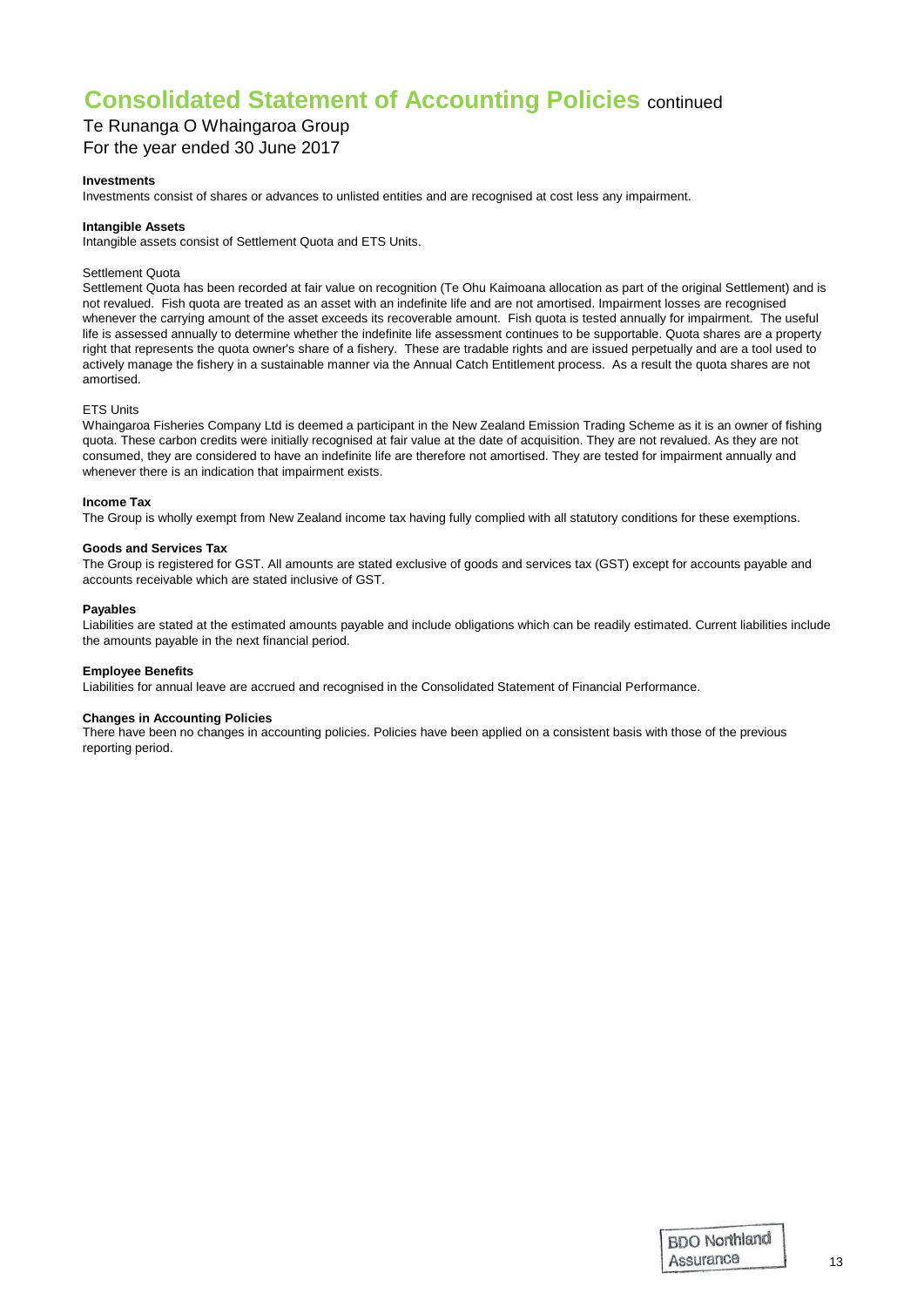Te Runanga O Whaingaroa Group For the year ended 30 June 2017

|                                                    | Group       | Group          | Parent                   | Parent      |
|----------------------------------------------------|-------------|----------------|--------------------------|-------------|
| 1. Bank accounts and cash                          | 30 Jun 2017 | 30 Jun 2016    | 30 Jun 2017              | 30 Jun 2016 |
|                                                    |             |                |                          |             |
| <b>Bank balances</b>                               | 1,703,067   | 2,499,545      | 920,959                  | 1,439,912   |
| Cash on hand                                       | 330         | 116            | 330                      | 116         |
| Term deposits - short term                         | 13,000      | 4,000          | 13,000                   | 4,000       |
| <b>Total Bank accounts and cash</b>                | 1,716,398   | 2,503,661      | 934,289                  | 1,444,029   |
|                                                    | Group       | Group          | Parent                   | Parent      |
| 2. Property, Plant and Equipment                   | 30 Jun 2017 | 30 Jun 2016    | 30 Jun 2017              | 30 Jun 2016 |
|                                                    |             |                |                          |             |
| Freehold land and improvements at cost             | 469,148     | 469,148        | 469,148                  | 469,148     |
| Less: Accumulated depreciation                     | (61, 800)   | (61, 460)      | (61, 800)                | (61, 460)   |
|                                                    | 407,348     | 407,688        | 407,348                  | 407,688     |
| Freehold buildings at cost                         | 545,027     | 545,024        | 545,027                  | 545,024     |
| Less: Accumulated depreciation                     | (263, 047)  | (250, 369)     | (263, 047)               | (250, 369)  |
|                                                    | 281,980     | 294,655        | 281,980                  | 294,655     |
| Te Nohoanga at cost                                | 825,000     | $\blacksquare$ | 825.000                  |             |
| Less: Accumulated depreciation                     | (1,948)     |                | (1,948)                  |             |
|                                                    | 823,052     |                | 823,052                  |             |
| Plant and equipment at cost                        | 1,025,512   | 1,030,084      | 1,025,512                | 1,027,881   |
| Less: Accumulated depreciation                     | (441, 260)  | (436, 806)     | (441, 260)               | (434, 698)  |
|                                                    | 584,252     | 593,278        | 584,252                  | 593,183     |
| <b>Total Property, Plant and Equipment</b>         | 2,096,632   | 1,295,620      | 2,096,632                | 1,295,525   |
|                                                    | Group       | Group          | Parent                   | Parent      |
| 3. Intangibles                                     | 30 Jun 2017 | 30 Jun 2016    | 30 Jun 2017              | 30 Jun 2016 |
| Settlement Quota - Deepwater Share of Quota        | 895,340     | 895,340        | $\overline{a}$           |             |
| Settlement Quota - Inshore Share of Quota          | 2,315,360   | 2,315,360      |                          |             |
| <b>ETS Units</b>                                   | 2,394       | 2,394          |                          |             |
| <b>Total Intangibles</b>                           | 3,213,094   | 3,213,094      | $\overline{\phantom{a}}$ |             |
|                                                    |             |                |                          |             |
|                                                    | Group       | Group          | Parent                   | Parent      |
| 4. Investments                                     | 30 Jun 2017 | 30 Jun 2016    | 30 Jun 2017              | 30 Jun 2016 |
| Investment in Tara Development Company Limited     |             |                | 1,000                    | 1,000       |
| Investment in Whaingaroa Fisheries Company Limited |             | $\blacksquare$ | 100                      | 100         |
| Investment in Aotearoa Fisheries Limited           | 862,009     | 862,009        |                          |             |
| <b>BNZ Term Deposit</b>                            |             | 9,000          |                          | 9,000       |
| Investment - Guardian Cash Plus Fund               | 873         | 873            | 873                      | 873         |
| <b>Total Investments</b>                           | 862,882     | 871,882        | 1,973                    | 10,973      |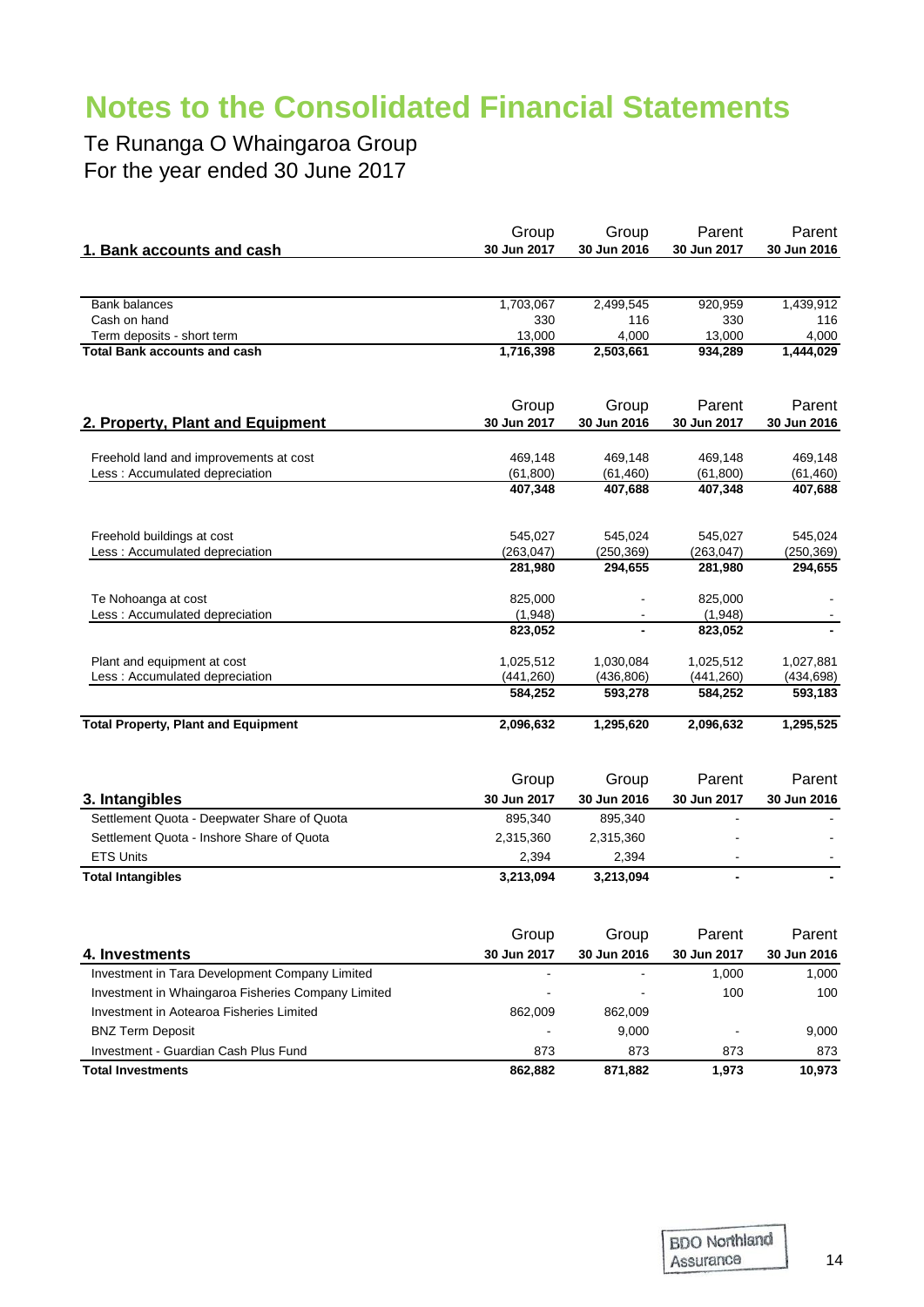continued

Te Runanga O Whaingaroa Group For the year ended 30 June 2017

### **4. Investments continued**

Te Runanga O Whaingaroa has the following interests:

Investments in Subsidairies:

- Whaingaroa Fisheries Company Limited (100% shares held)

- Whaingaroa Housing Company Limited not active (100% shares held)
- Tara Development Company Limited not active (99.9% shares held)

Investments in Associates:

- Taitokerau Communications Limited - not active (33.33% shares held) (refer note 9)

Whaingaroa Fisheries Company Limited has the following interests:

### Investments in Associates:

Taitokerau Fibre Networks Limited

Whaingaroa Fisheries Company Limited holds 12.44% of the shares and is represented on the board by one director. The Taitokerau Fibre Networks Limited Board consists of four directors, one from each investor. As a result, Whaingaroa Fisheries Company Limited has significant influence over Taitokerau Fibre Networks Limited therefore the equity method is used to account for the interest in this entity. During the 2016 year, Whaingaroa Fisheries Company Limited advanced \$259,996 to Taitokerau Fibre Networks Limited via an intermediary Te Whainga Putea Limited for working capital purposes. \$100,000 was advanced directly by Whaingaroa Fisheries Company Limited with the balance funded via Te Waka Pupuri Putea Trust by way of a loan to Whaingaroa Fisheries Company Limited (Note 7). Taitokerau Fibre Networks Limited recorded a loss of \$230,790 for the year ended 31 March 2016 and had liquidity issues and negative equity at the 2016 balance date. The Director of Whaingaroa Fisheries Company Limited was of the view that repayment of the loan by either Taitokerau Fibre Networks Limited or Te Whainga Putea Limited was remote. Due to these reasons, the Director resolved to impair the loan at 30 June 2016. The share of 2016 loss was \$28,710 leaving a balance of \$231,286 which was fully impaired. The share of loss for the 2017 year was \$67,891. As the investment was fully impaired during the 2016 year, this loss is not reflected in the 2017 Statement of Financial Performance.

### Investments in unlisted companies:

Aotearoa Fisheries Limited income shares

Whaingaroa Fisheries Company Limited holds 600 shares or 0.24% of the income shares in Aotearoa Fisheries Limited. The investment is accounted for at cost, no subsequent valuation of the shares has been carried out, and no shares have been sold, exchanged or acquired during the period. The directors have assessed these income shares for impairment at balance date and no impairment is required

### Deep Water Group Limited

Whaingaroa Fisheries Company Limited holds a 2% shareholding in this Deep Water Group Limited. It has no monetary value.

### Northland Scallop Enhancement Company Limited

Whaingaroa Fisheries Company Limited has a 4% shareholding in Northland Scallop Enhancement Company Limited. It has no monetary value.

(Last year - Taitokerau Networks Limited Partnership entered in to liquidation on 18 December 2015. In 2015, Whaingaroa Fisheries Company Limited resolved to write off the investment in this entity. The share of loss in 2015 was \$149,772.)

|                                     | Group       | Group       | Parent<br>30 Jun 2017 | Parent<br>30 Jun 2016 |
|-------------------------------------|-------------|-------------|-----------------------|-----------------------|
| 5. Income in Advance                | 30 Jun 2017 | 30 Jun 2016 |                       |                       |
|                                     |             |             |                       |                       |
| Contract income received in advance | 824.413     | 986.189     | 824.413               | 1,163,116             |
| Deferred ACE Income                 | 136.739     | 484.949     | $\blacksquare$        |                       |
| <b>Total Income in Advance</b>      | 961,152     | 1,471,138   | 824.413               | 1,163,116             |

The income in advance balance of \$824,413 relates to funding received in advance from Te Puni Kokiri for the Maori Housing Network Funding Agreement for services to be delivered by Te Runanga O Whaingaroa after reporting date.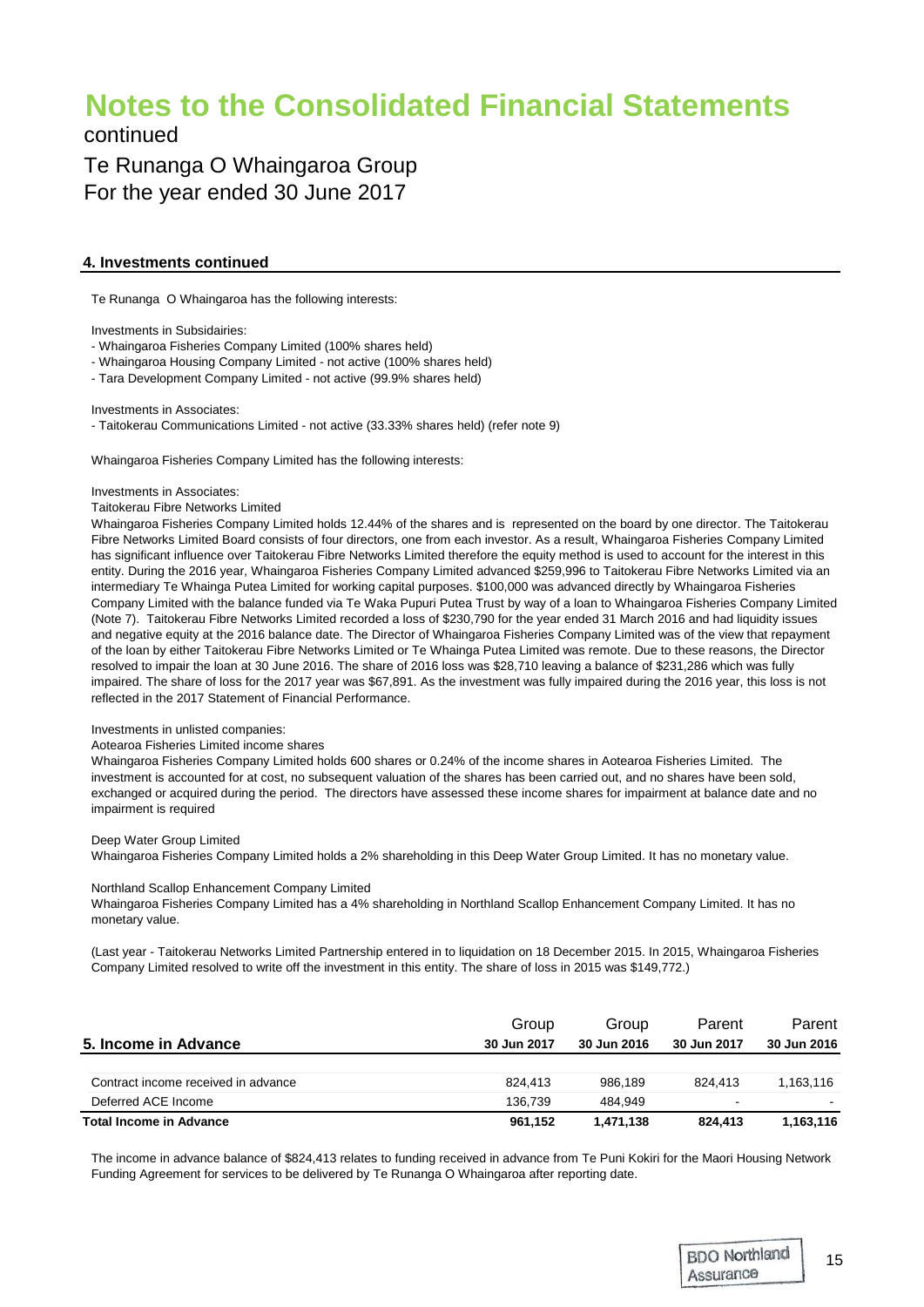## continued

Te Runanga O Whaingaroa Group For the year ended 30 June 2017

| <b>6. Current Loans</b>              | Group<br>30 Jun 2017 | Group<br>30 Jun 2016 | Parent<br>30 Jun 2017 | Parent<br>30 Jun 2016 |
|--------------------------------------|----------------------|----------------------|-----------------------|-----------------------|
|                                      |                      |                      |                       |                       |
| Tara Development Company Limited     |                      | ۰                    | (100.000)             | (100,000)             |
| <b>Financial Synergy</b>             | (15,958)             | (13,085)             | (15.958)              | (13,085)              |
| <b>Current Portion of Term Loans</b> | (85, 331)            | (19,018)             | (85, 331)             | (19,018)              |
| <b>Total Current Loans</b>           | (101,290)            | (32, 103)            | (201, 290)            | (132, 103)            |

**Tara Development Company Limited**

Unsecured, interest free, repayable within 12 months.

**Financial Synergy**

Unsecured, interest at 8.66% and 8.41%, repayable within 12 months.

|                                             | Group       | Group       | Parent         | Parent      |
|---------------------------------------------|-------------|-------------|----------------|-------------|
| 7. Term Loans                               | 30 Jun 2017 | 30 Jun 2016 | 30 Jun 2017    | 30 Jun 2016 |
| Loan - BNZ                                  | (426, 304)  | (145.126)   | (426, 304)     | (145, 126)  |
| Mortgage - HNZ - SL (He Whare Awhina)       | (300,000)   | (300,000)   | (300,000)      | (300,000)   |
| Mortgage - HNZ - TL (He Whare Awhina)       | (199, 425)  | (212, 815)  | (199, 425)     | (212, 815)  |
| Mortgage - Tara Development Company Limited |             |             | ۰              | (268, 724)  |
| Loan - Te Waka Pupuri Putea Trust           | (143,570)   | (185, 630)  | $\blacksquare$ |             |
| <b>Current Portion of Term Loans</b>        | 85.331      | 19.018      | 85.331         | 19,018      |
| <b>Total Term Loans</b>                     | (983.967)   | (824.553)   | (840.398)      | (907, 647)  |

Loan - BNZ

Bank of New Zealand

Secured over land and buildings at State Highway 10, 6 Waikare Avenue and 320 Whangaroa Road, Kaeo plus a General Security Agreement (GSA) Term 5 years. Interest 5.74% to 6.09% p.a.

Mortgage - HNZ - SL Housing Corporation NZ Limited (HNZC) Secured over land and buildings at Turner Street, Kaeo Suspensory loan for 10 years from 20 June 2008 to be written off by HNZC on full repayment of term loan (TL).

Mortgage - HNZ - TL Housing Corporation NZ Limited (HNZC) Secured over land and buildings at Turner Street, Kaeo. Interest free

Tara Development Company Limited Secured over land and buildings at Waikare Avenue, Kaeo. Interest free

Te Waka Pupuri Putea Trust

Te Waka Pupuri Putea Trust has provided a loan to Whaingaroa Fisheries Company Limited to enable the company to advance funds to Taitokerau Fibre Networks Limited as described further in note 9.

Secured over Whaingaroa Fisheries Company Limited's interest in Taitokerau Fibre Networks Limited.

Interest 5.5% per annum to 31 May 2016, 6.0% thereafter. Full repayment by 30 April 2017. This term has been unofficially extended for a yet-to-be determined period of time.

Full repayment by 30 April 2017.

|                                     | Group       | Group       | Parent      | Parent      |
|-------------------------------------|-------------|-------------|-------------|-------------|
| 8. Accumulated Funds                | 30 Jun 2017 | 30 Jun 2016 | 30 Jun 2017 | 30 Jun 2016 |
| <b>Opening Balance</b>              | 5.396.869   | 5.576.908   | 330.372     | 278.281     |
| Accumulated surpluses or (deficits) | 352.886     | (180.040)   | 700.420     | 52.091      |
| <b>Total Accumulated Funds</b>      | 5.749.756   | 5,396,869   | 1.030.791   | 330.372     |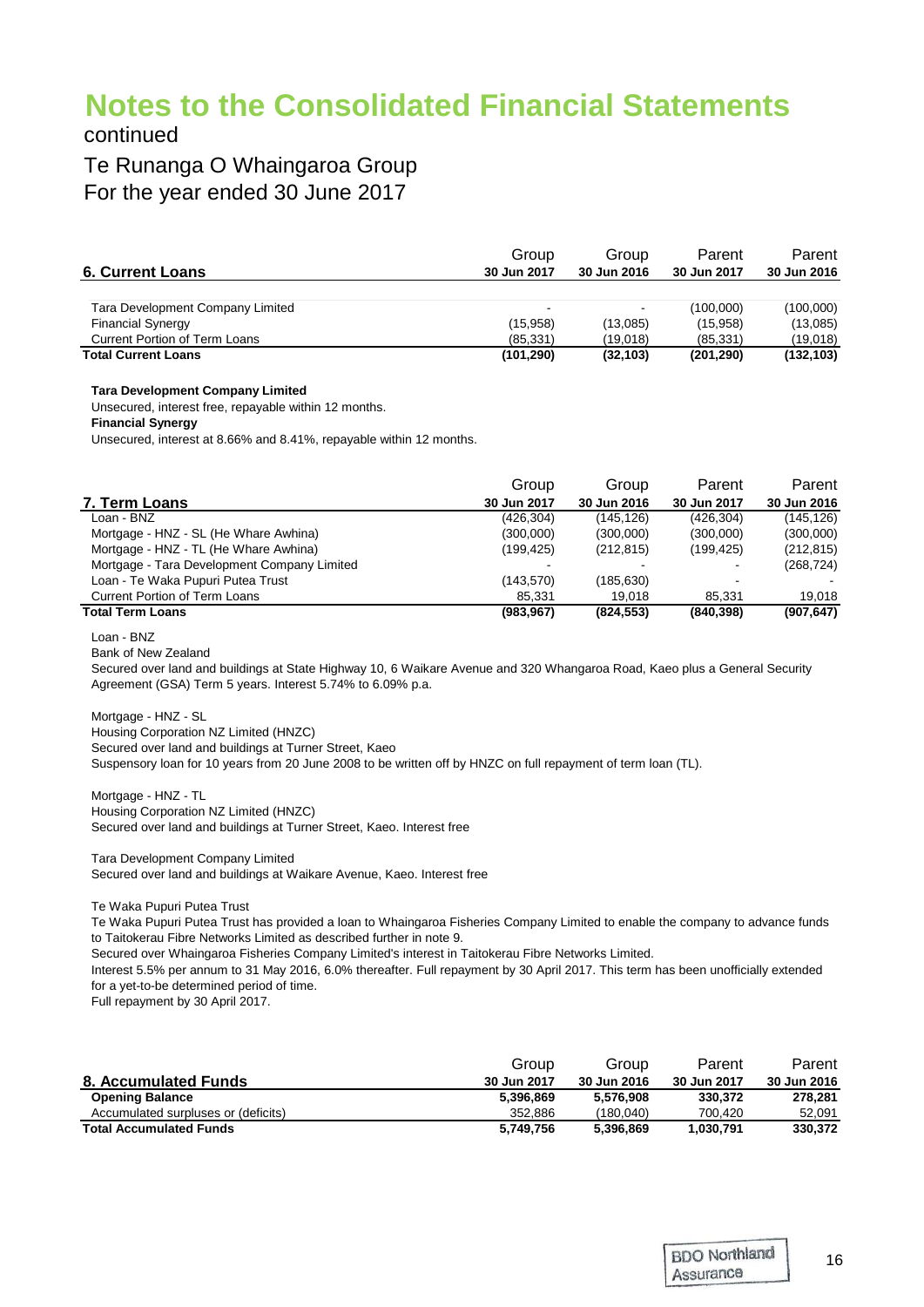## continued

Te Runanga O Whaingaroa Group For the year ended 30 June 2017

### **9. Related Parties**

During the year, the following transactions with Te Runanga O Whaingaroa's wholly-owned subsidiaries occurred:

Dividends declared during the year by Whaingaroa Fisheries Company Limited totalled \$205,000 (Last year - \$155,000)

The current account balance due to Whaingaroa Fisheries Company Limited at balance date is \$28,440 (Last year - \$51,285). The movement was the result of advances being repaid to Whaingaroa Fisheries Company Limited. The inter-entity balance is interest free and repayable on demand.

Whaingaroa Fisheries Company Limited paid Te Runanga O Whaingaroa an administration fee of \$10,000 for the year ended 30 June 2017 (Last year - Nil).

There were no transactions with Whaingaroa Housing Company Limited. Whaingaroa Housing Company Limited is not active.

Other related parties:

Te Runanga O Whaingaroa has a 33% interest in Taitokerau Communications Limited which is not active.

P More, A More and C Atama, Marae Representatives to the Board of Trustees, received contractor payments from Te Runanga O Whaingaroa.

Geneva Harrison, director of Whaingaroa Fisheries Company Limited, is also a director of Taitokerau Fibre Networks Limited. Whaingaroa Fisheries Company Limited as a 12.44% share of Taitokerau Fibre Network.

|                                                   | Group       | Group       | Parent      | Parent      |
|---------------------------------------------------|-------------|-------------|-------------|-------------|
| <b>10. Imputation Credit Account</b>              | 30 Jun 2017 | 30 Jun 2016 | 30 Jun 2017 | 30 Jun 2016 |
| Opening Balance                                   | 7,102       | 2.450       | ٠           |             |
| Maori Authority Tax Credits on Dividends Received | 3.251       | 4.471       | -           |             |
| <b>Resident Withholding Tax Deducted</b>          |             | 181         | -           |             |
| Maori Authority Tax Credits Refunded              | (4, 490)    | -           |             |             |
| Resident Withholding Tax Refunded                 |             |             |             |             |
| <b>Total Imputation Credit Account</b>            | 5,862       | 7.102       |             |             |

### **11. Capital Commitments**

There are no capital commitments as at 30 June 2017 (Last year -

## **12. Operating Lease Commitments**

 The Group has three vehicles under operating leases. The leases expire in June 2019, July 2019 and February 2020. The balance of the future lease payments as at 30 June 2017 is \$52,821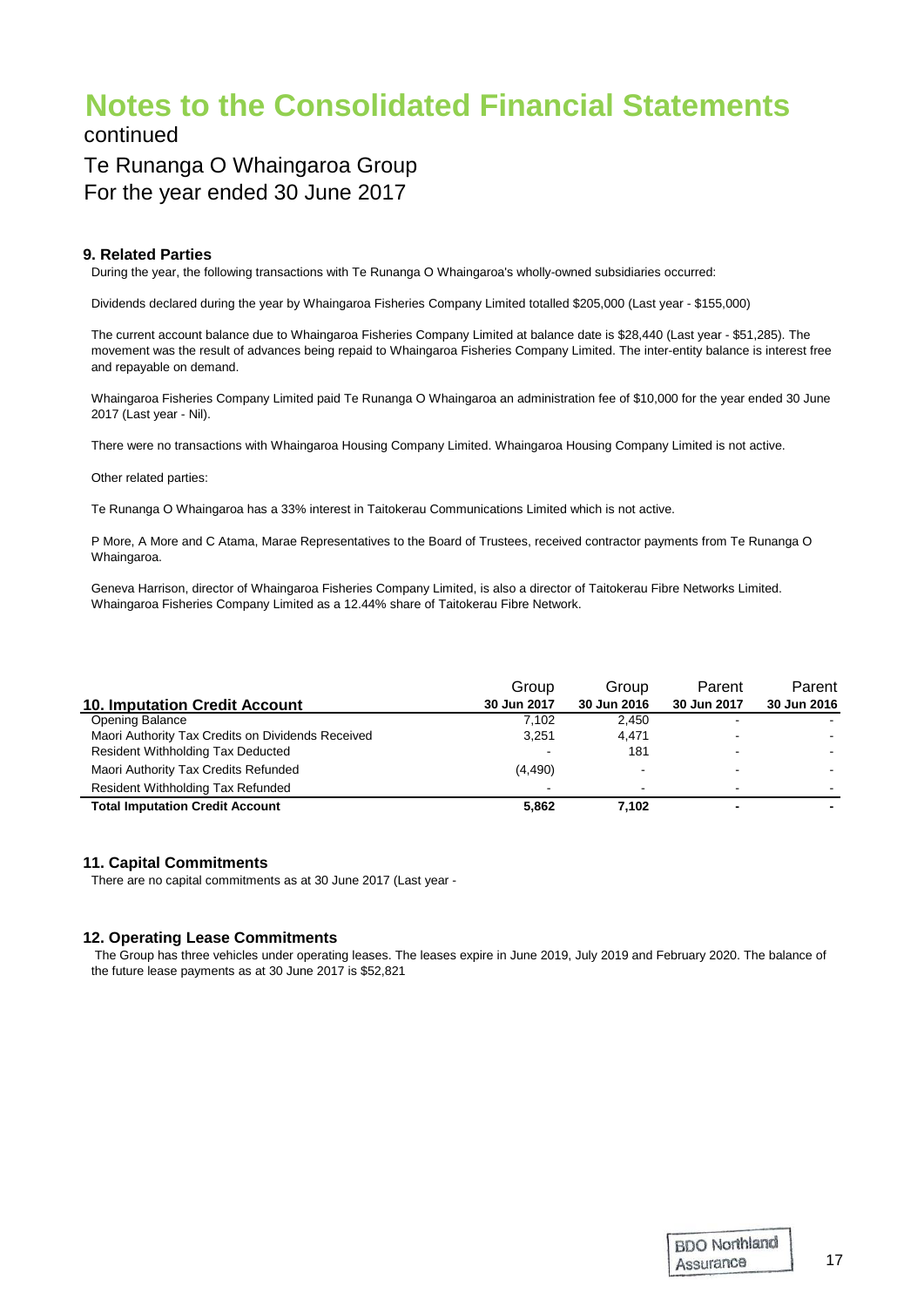## continued

Te Runanga O Whaingaroa Group For the year ended 30 June 2017

## **13. Contingent Liabilities**

Te Runanga O Whaingaroa received a conditional grant from Housing New Zealand Corporation in 2007 to assist with the development of He Whare Awhina (formerly known as Abbeyfield Kaeo Incorporated). If, within 10 years of completion of the development, the land is sold or ceases to be used for the purposes agreed to with Housing New Zealand Corporation, Te Runanga O Whaingaroa will be required to repay the full amount of the conditional grant, being \$130,498. After 10 years from the date of completion, Te Runanga O Whaingaroa would be required to repay the conditional grant by equal annual instalments over the remaining term of the Term Loan. After 25 years from the date of completion the amount of the conditional grant would not be recoverable to Housing New Zealand Corporation. Both the Conditional Grant and the Suspensory loan were forgiven by Housing New Zealand Corporation in November 2017.

Te Runanga O Whaingaroa entered into an agreement with Far North Reap for the year ended 30 June 2017 to provide road safety education services. Under the terms of the agreement funding for any undelivered activity is to be returned to Far North Reap . For the 2017 year the contract had a surplus of \$2,432. Te Runanga O Whaingaroa received approval for this surplus to be applied to resources and personnel during the 2018 year.

## **14. Events After the Balance Date**

The Directors of Whaingaroa Fisheries Company Limited entered into an agreement to purchase land at Iwitaua Road, Otangaroa, Northland for \$251,702 (Lot 61). This agreement settled on 23 August 2017. The Directors also entered into an agreement to purchase Lot 39 for \$223,000. This agreement settled on 9 October 2017. There were no other events that have occured after the balance date that would have a material impact on the consolidated financial statements.

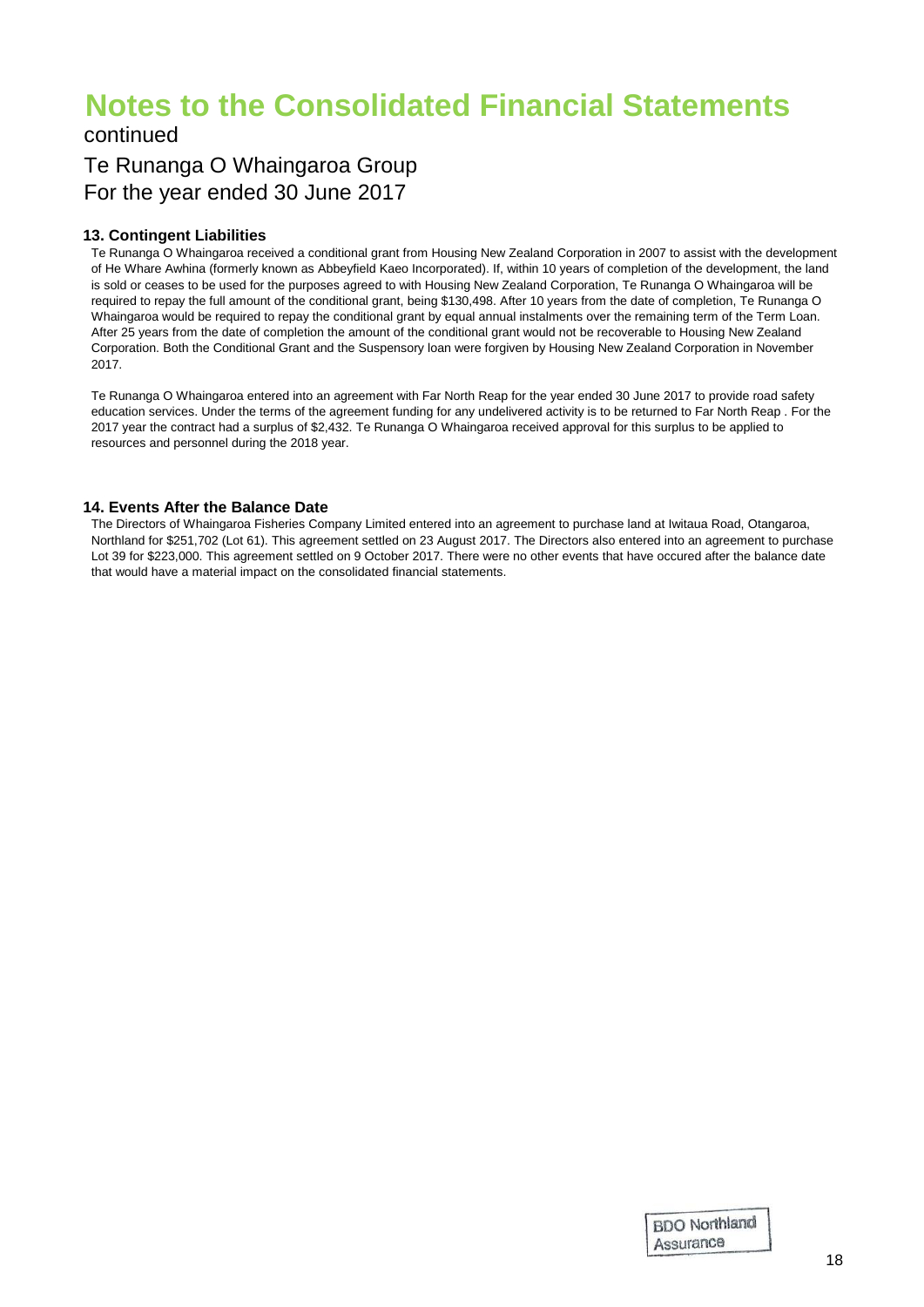

Tel: +64 9 407 7250 Fax: +64 9 407 7129 [northland@bdo.co.nz](mailto:northland@bdo.co.nz) **[www.bdo.co.nz](http://www.bdo.co.nz/)**

**BDO Northland**  Kerikeri Office P O Box 304, Kerikeri 0245 Bay of Islands, New Zealand

Whangarei Office Tel: 64 9 430 0471

### **INDEPENDENT AUDITOR'S REPORT TO THE BENEFICIARIES OF TE RUNANGA O WHAINGAROA & SUBSIDIARIES**

### **Report on the Consolidated Financial Statements**

### **Opinion**

We have audited the consolidated financial statements of Te Runanga O Whaingaroa & Subsidiaries ("the Group"), which comprises the entity information, the consolidated statement of service performance, the consolidated statement of financial performance and consolidated statement of cash flows for the year ended 30 June 2017, the consolidated statement of financial position as at 30 June 2017, and the consolidated statement of accounting policies and other explanatory information.

### In our opinion:

- a) the reported outcomes and outputs, and quantification of the outputs to the extent practicable, in the consolidated statement of service performance are suitable;
- b) the accompanying consolidated financial statements presents fairly, in all material respects:
	- the entity information for the year ended 30 June 2017;
	- the consolidated service performance for the year then ended; and
	- the consolidated financial position of the group as at 30 June 2017 and its consolidated financial performance, and consolidated cash flows for the year then ended

in accordance with Public Benefit Entity Simple Format Reporting – Accrual (Not-For-Profit) issued by the New Zealand Accounting Standards Board.

### **Basis for Opinion**

We conducted our audit of the consolidated statement of financial performance, consolidated statement of financial position, consolidated statement of cash flows, consolidated statement of accounting policies and notes to the consolidated financial statements in accordance with International Standards on Auditing (New Zealand) ("ISAs (NZ)"), and the audit of the entity information and consolidated statement of service performance in accordance with the International Standard on Assurance Engagements (New Zealand) ISAE (NZ) 3000 (Revised) *Assurance Engagements Other than Audits or Reviews of Historical Financial Information* ("ISAE (NZ) 3000 (Revised)"). Our responsibilities under those standards are further described in the *Auditor's Responsibilities for the Audit of the Consolidated Financial statements* section of our report. We are independent of the Group in accordance with Professional and Ethical Standard 1 (Revised) *Code of Ethics for Assurance Practitioners* issued by the New Zealand Auditing and Assurance Standards Board, and we have fulfilled our other ethical responsibilities in accordance with these requirements. We believe that the audit evidence we have obtained is sufficient and appropriate to provide a basis for our opinion.

Other than in our capacity as auditor we have no relationship with, or interests in, the Group.

### **Other Information**

The Trustees are responsible for the other information. The other information obtained at the date of this auditor's report is information contained in the annual report, but does not include the consolidated financial statements and our auditor's report thereon.

Our opinion on the consolidated financial statements does not cover the other information and we do not express any form of audit opinion or assurance conclusion thereon.

In connection with our audit of the consolidated financial statements, our responsibility is to read the other information and, in doing so, consider whether the other information is materially inconsistent with the consolidated financial statements or our knowledge obtained in the audit or otherwise appears to be materially misstated.

| <b>PARTNERS:</b> | Adelle Allbon | Angela Edwards | Scott Kennedy | Robyn Terlesk |
|------------------|---------------|----------------|---------------|---------------|
|------------------|---------------|----------------|---------------|---------------|

BDO New Zealand Ltd, a New Zealand limited liability company, is a member of BDO International Limited, a UK company limited by guarantee, and forms part of the international BDO network of independent member firms. BDO New Zealand is a national association of independent member firms which operate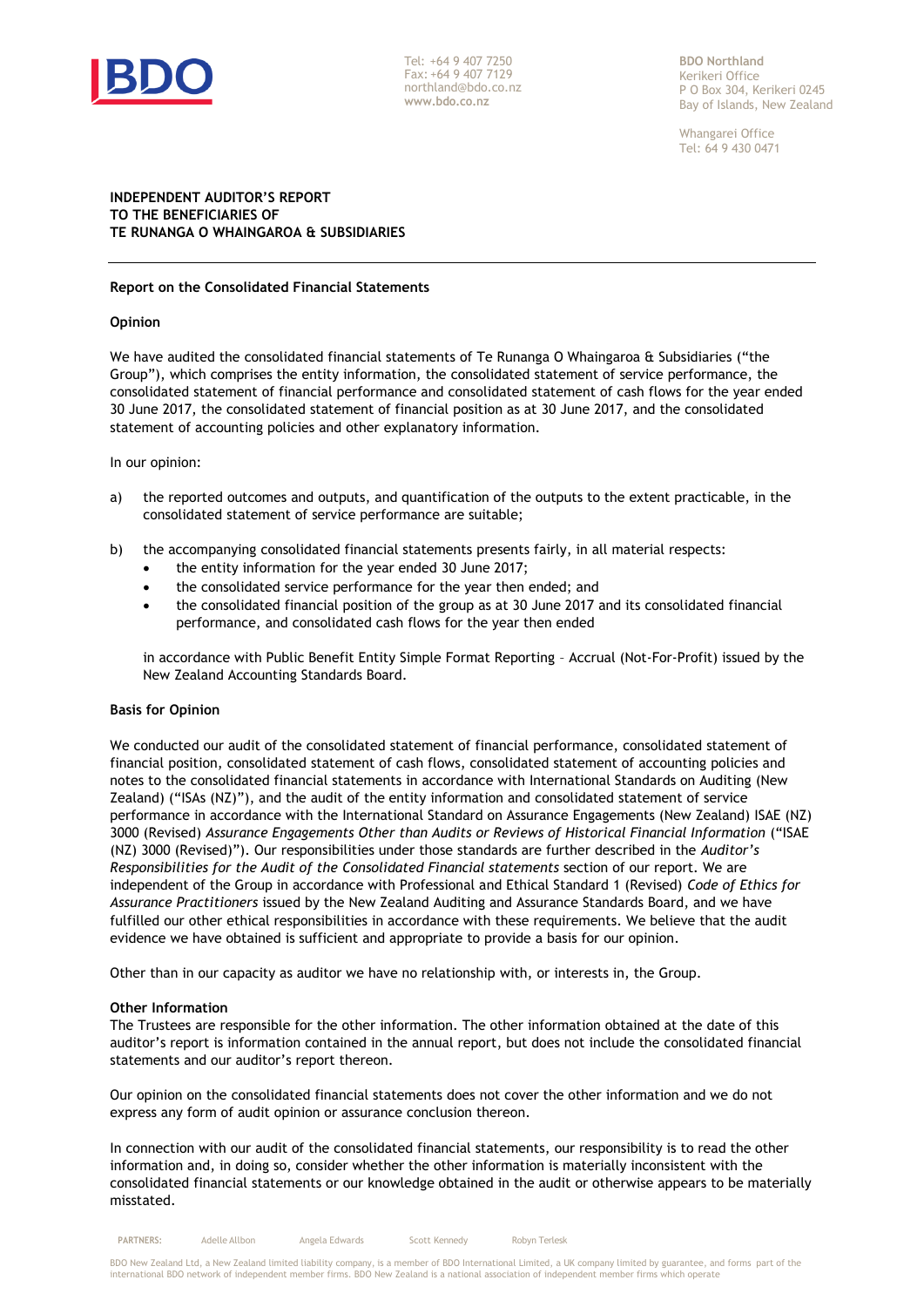

If, based on the work we have performed on the other information obtained prior to the date of this auditor's report, we conclude that there is a material misstatement of this other information, we are required to report that fact. We have nothing to report in this regard.

### **Responsibilities of the Trustees for the Consolidated Financial Statements**

The Trustees are responsible for:

- a) Identifying outcomes and outputs, and quantifying the outputs to the extent practicable, that are relevant, reliable, comparable and understandable, to report in the consolidated statement of service performance;
- b) the preparation and fair presentation of the consolidated financial statements on behalf of the Group which comprises:
	- the entity information;
	- the consolidated statement of service performance; and
	- the consolidated statement of financial performance, consolidated statement of financial position, consolidated statement of cash flows, consolidated statement of accounting policies and notes to the consolidated financial statements

in accordance with Public Benefit Entity Simple Format Reporting – Accrual (Not-For-Profit) issued by the New Zealand Accounting Standards Board; and

c) such internal control as the trustees determine is necessary to enable the preparation of the consolidated financial statements that is free from material misstatement, whether due to fraud or error.

In preparing the consolidated financial statements, the trustees are responsible on behalf of the Group for assessing the Group's ability to continue as a going concern, disclosing, as applicable, matters related to going concern and using the going concern basis of accounting unless the trustees either intend to liquidate the Group or to cease operations, or have no realistic alternative but to do so.

### **Auditor's Responsibilities for the Audit of the Consolidated Financial Statements**

Our objectives are to obtain reasonable assurance about whether the consolidated financials statements are free from material misstatement, whether due to fraud or error, and to issue an auditor's report that includes our opinion. Reasonable assurance is a high level of assurance, but is not a guarantee that an audit conducted in accordance with ISAs (NZ) and ISAE (NZ) 3000 (Revised) will always detect a material misstatement when it exists. Misstatements can arise from fraud or error and are considered material if, individually or in the aggregate, they could reasonably be expected to influence the economic decisions of users taken on the basis of these consolidated financial statements.

As part of an audit in accordance with ISAs (NZ) and ISAE (NZ) 3000 (Revised), we exercise professional judgement and maintain professional scepticism throughout the audit. We also:

- Identify and assess the risks of material misstatement of the consolidated financial statements, whether due to fraud or error, design and perform audit procedures responsive to those risks, and obtain audit evidence that is sufficient and appropriate to provide a basis for our opinion. The risk of not detecting a material misstatement resulting from fraud is higher than for one resulting from error, as fraud may involve collusion, forgery, intentional omissions, misrepresentations, or the override of internal control.
- Obtain an understanding of internal control relevant to the audit in order to design audit procedures that are appropriate in the circumstances, but not for the purpose of expressing an opinion on the effectiveness of the entity's internal control.
- Evaluate the appropriateness of accounting policies used and the reasonableness of accounting estimates and related disclosures made by management.
- Conclude on the appropriateness of the use of the going concern basis of accounting by the trustees and, based on the audit evidence obtained, whether a material uncertainty exists related to events or conditions that may cast significant doubt on the Group's ability to continue as a going concern. If we conclude that a material uncertainty exists, we are required to draw attention in our auditor's report to the related disclosures in the performance report or, if such disclosures are inadequate, to modify our opinion. Our conclusions are based on the audit evidence obtained up to the date of our auditor's report. However, future events or conditions may cause the Group to cease to continue as a going concern.